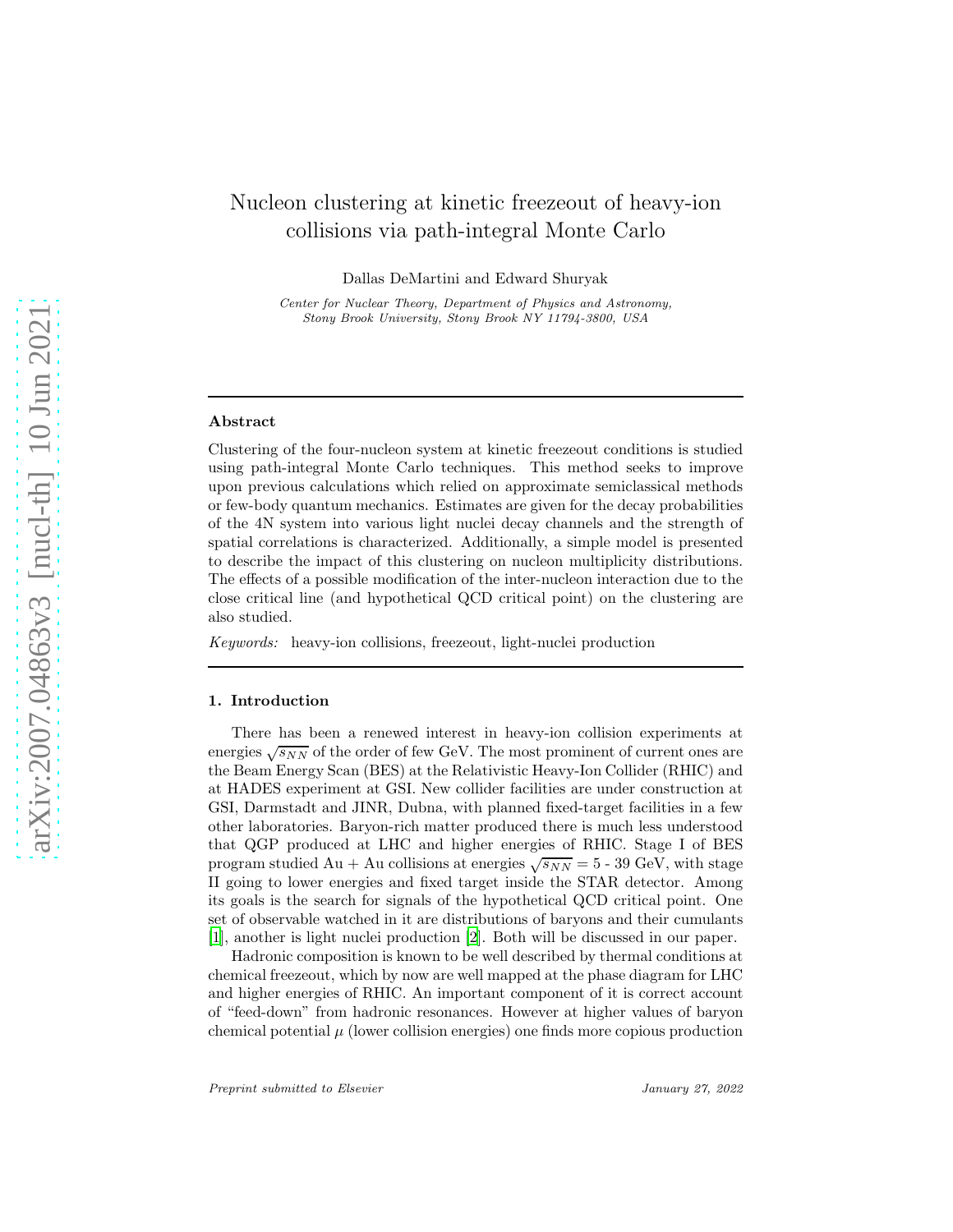of light nuclei, and for those various "feed-downs" from intermediate states and resonances are not yet carefully studied. Simple nucleon coalescence models [\[3\]](#page-22-2) suggest that the production ratios for light nuclei (such as the  $N_tN_p/N_d^2$  ratio we will use) should be independent of beam energy, and being close in value to the ratio of statistical weights. The current data, admittedly not yet very precise, does not support these statements and suggests interesting energy dependence.

Spatial correlations of the nucleons at freezeout – the subject of this paper – are supposed to explain these phenomena in detail. Previous works have elucidated a special role of the 4-nucleon system, which is the smallest one possessing multiple near-zero bound states and resonances. It is also robust enough to withstand the relevant temperatures at kinetic freezeout  $T_{kin} \sim 110$  MeV. Recent work has suggested that modifications to the production of light nuclei may be a signal of correlations and fluctuations induced by critical phenomena [\[4\]](#page-22-3).

The thermal/quantum density matrix of several nucleons has been evaluated in Ref. [\[5\]](#page-22-4) using two approximations: (i) a novel semiclassical method based on "flucton" solution; and (ii) the solution of hyperradial Schrodinger equation in  $3(N-1)$  dimensions. The latter explicitly found the second "hyperspherical"  $J<sup>P</sup> = 0<sup>+</sup>$  bound state, one of multiple excited states of <sup>4</sup>He, with relevant twobody decay channels  $d+d$ ,  $t+p$ , or  ${}^{3}He+n$ . But, since among the experimentally known resonances one finds many states with orbital momentum  $L = 1$  and  $L = 2$ , one would need more general method to study "preclustering" in this system.

In this paper we treat thermal/quantum dynamics of few-nucleon systems from first principles, using the most straightforward numerical method, the path-integral Monte Carlo (PIMC). We also focus on alpha-particle, for three reasons. First of all, it is the largest  $N = 4$  corresponding to the number of different nucleon spin-isospin states. Therefore all four nucleons  $p^{\uparrow}p^{\downarrow}n^{\uparrow}n^{\downarrow}$  are distinguishable, which greatly simplifies PIMC application. (It is for this reason that PIMC was first used for nuclear systems by one of us long ago [\[6\]](#page-22-5).)

The second reason: it is the first system to withstand the relevant temperatures. Let us remind the reader that the binding energy of  ${}^4He$  is  $E_B =$ 28.3 MeV, while the binding energy of d is only  $E_B = 2.2$  MeV. For "preclusters", which are statistical correlations, the temperature should be compared to maximal value of the potentials holding a nucleon,  $(N-1)V(r) \sim 150 \, MeV$ . The third reason we already mentioned: unlike lighter  $d, t$  systems, it has many excited states.

Ultra-relativistic heavy-ion collisions produce hot, deconfined QCD matter, the Quark-Gluon Plasma (QGP). The QGP formed in these collisions quickly expands and cools. As it cools, the quarks and gluons become re-confined and hadronize. Two other transitions happen on the way, known as the chemical and kinetic freezeouts. The former one occurs very close to phase transitions line, it is marked by the fact that when the system has cooled enough for inelastic collisions between hadrons to cease. At this point, the total yields of all produced particles are fixed. The temperature  $T_{ch}$  and baryon chemical potential  $\mu_{ch}^B$  of the are found by use of a statistical hadronization model such as [\[7\]](#page-22-6), which fits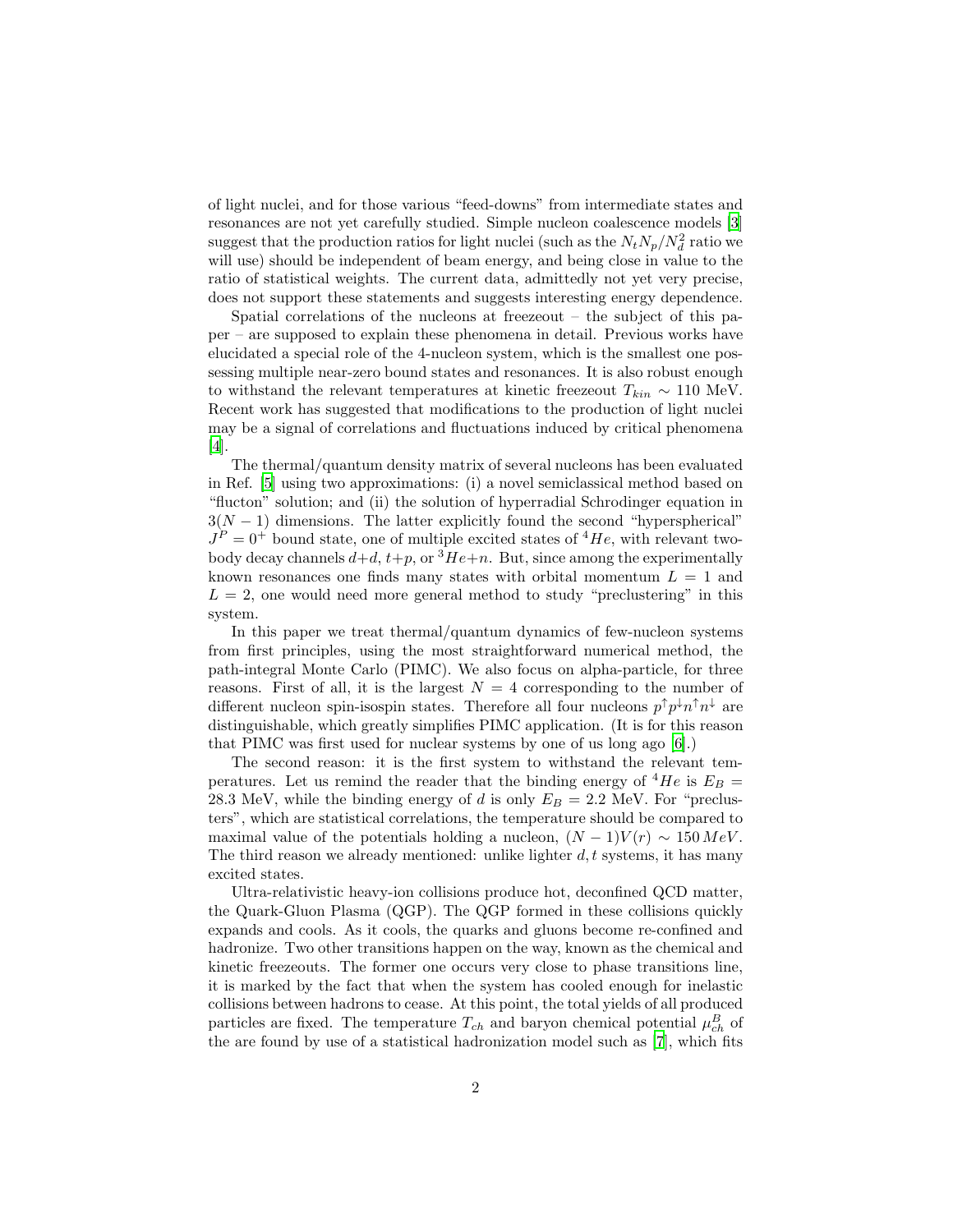thermal parameters  $T_{ch}$  and  $\mu_{ch}$  from particle yield ratios. For some time after that, elastic collisions continue until the system has expanded so much that elastic collisions cease as well, at the kinetic freezeout. Because this is the end of interactions for these particles, the transverse momentum  $p<sub>T</sub>$  is fixed beyond this time. Thermal values  $T_{kin}$  and  $\mu_{kin}$  of the kinetic freezeout are calculated from elastic collision rates, usually using hydrodynamics [\[8\]](#page-22-7) or simplified "blast wave" models [\[9\]](#page-22-8). See Table [A.5](#page-17-0) for the specific values for relevant collision energies.

This paper is laid out as follows: In Section II, we discuss the basic details of the Monte Carlo simulation and some preliminary calculations. Section III lays out the idea of the nucleon 'precluster' and results of simulations of the kinetic freezeout conditions. Section IV looks at the effects of modified inter-nucleon interactions and Section V describes the observables that can be estimated from this work.

If there exists the QCD critical point, a near-massless critical mode should be strongly fluctuating in its vicinity. These fluctuations are very nonlinear, inducing certain 3- and 4-nucleon forces. Calculations of those forces and their effect on nucleon clustering are not discussed below and are to be found in our subsequent paper Ref. [\[10\]](#page-22-9).

### 2. The setting

### 2.1. The path integral at finite temperatures and nucleon interactions

Feynman's formulation of quantum statistical mechanics is based on the path integral:

$$
\langle \vec{x}(t_f) | e^{-\hat{H}(t_f - t_i)} | \vec{x}(t_i) \rangle = \int Dx(t) e^{-S[\vec{x}]}, \qquad (1)
$$

where  $\int Dx(t)$  is the integral over all periodic paths  $\vec{x}(t + \beta) = \vec{x}(t)$  with a period  $\beta = \hbar/T$  in Euclidean time. Numerical evaluation of this path integral uses discretized time, into  $N_t$  time slices with spacing  $a = \beta/N_t$ . Depending on the temperature discussed, we use  $N_t$  of hundreds or even thousands.

The discretized Euclidean action is

<span id="page-2-0"></span>
$$
S[\vec{x}] = a \sum_{j=1}^{N_t} \left( \frac{m}{2a^2} (\vec{x}_{j+1} - \vec{x}_j)^2 + V(\vec{x}_j) \right). \tag{2}
$$

Here  $\vec{x}_j$  is the position of the particle on the j-th time slice and the periodicity condition is imposed by setting  $\vec{x}_{N_t+1} = \vec{x}_1$ . This discretized action is exact in the limit  $a \to 0$ ,  $N_t \to \infty$ .

For the 4-particle, 3-dimensional system we are interested in, the path integral is a  $3 \cdot 4 \cdot N_t$ -dimensional integral, evaluated by way of the standard Metropolis algorithm. While the calculation of most quantities is straightforward, it can be seen in Eq. [\(2\)](#page-2-0) that the kinetic energy term diverges in the limit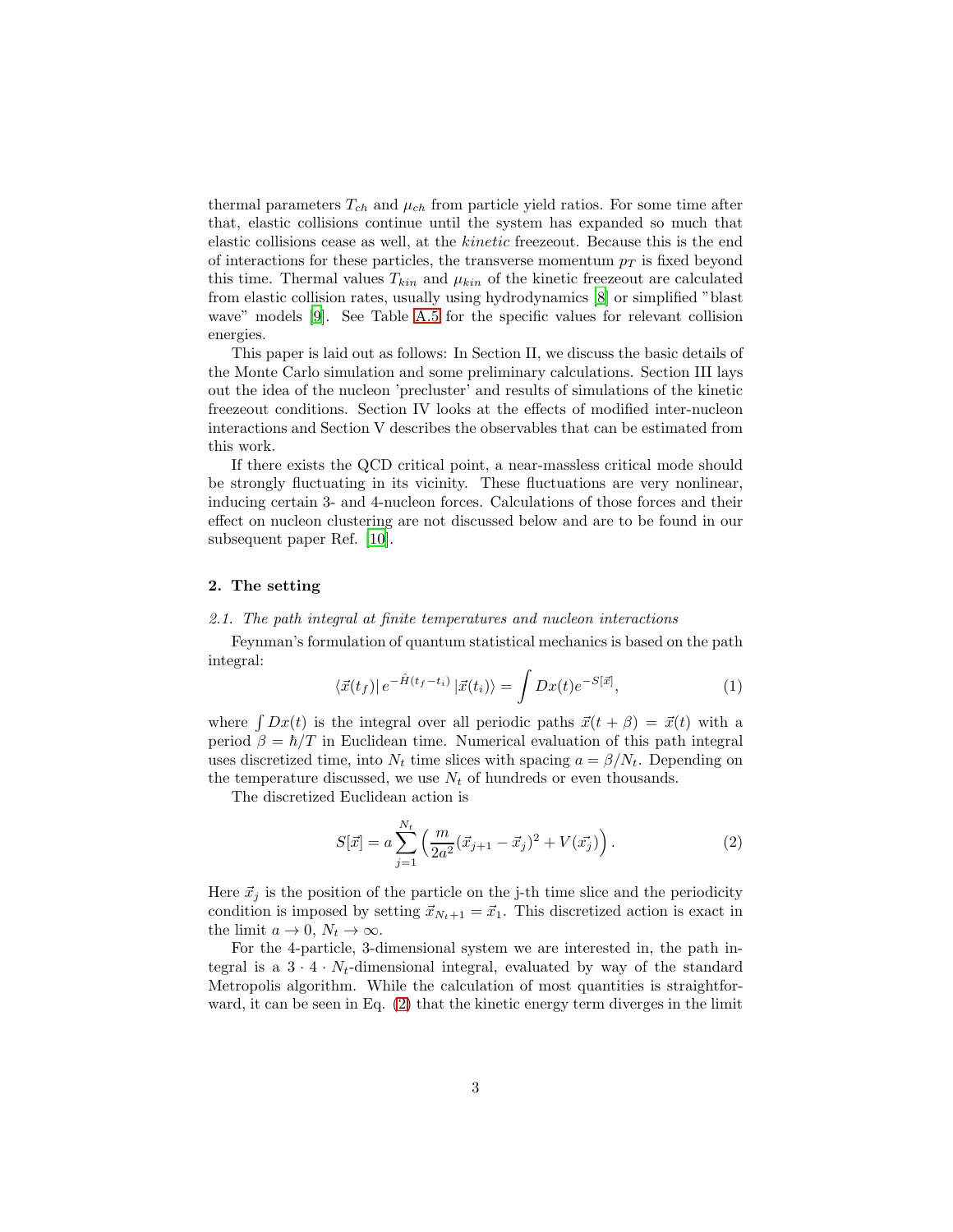$a \rightarrow 0$ . In order to avoid this when calculating the average kinetic energy, it is more useful to use the virial estimator [\[11\]](#page-22-10)

$$
\langle KE \rangle = \frac{3}{2}NT - \frac{1}{2} \langle \sum_{i=1}^{N} (\vec{x}_{ij} - \vec{\vec{x}}_i) \cdot \vec{F}_{ij} \rangle.
$$
 (3)

Here  $x_{ij}$  is the position of particle i on the j-th time slice and  $F_{ij}$  is the classical force on particle i at the j-th time slice.  $\vec{x}_i$  is the time-averaged center of mass of particle i. This form avoids the  $a^{-1}$  divergence as  $a \to 0$ .

An important input of this work is the nucleon densities at kinetic freezeout for the collision energies at RHIC (see Table [A.5\)](#page-17-0). The path integral is calculated in a volume containing one <sup>4</sup>He nucleus or four nucleons such that  $n_N V = 4$ . Periodic boundary conditions are introduced via six sets of nucleons shifted in x, y, or z by a distance  $L = V^{1/3}$ . This gives us a total of seven boxes with the main simulation box in the center. When the center of mass of a nucleon travels outside the sides of the box, it and all of its images are shifted by L to the other side of the box. See Appendix C for a discussion of the periodic box and images.

The nuclear matter formed near freezeout in heavy-ion collisions is comprised not just of nucleons, but also large numbers of pions and other hadrons. These particles serve as the thermal bath in which the nucleons are submerged. The PIMC technique and periodic boundary conditions on the Matsubara circle incorporate effects of thermal fluctuations in a thermal bath, which e.g. in the Langevin approach are ascribed to a random force. As far a as system in thermal equilibrium, there is no need to introduce or model collisions with particles in the heat bath.

The main inter-nucleon interaction that we use is (which is admittedly very simple) the isoscalar central Serot-Walecka potential [\[12](#page-22-11)]

$$
V_{SW}(r) = -\alpha_{\sigma} \frac{e^{-m_{\sigma}r}}{r} + \alpha_{\omega} \frac{e^{-m_{\omega}r}}{r},\tag{4}
$$

with  $\alpha_{\sigma} = 6.04$ ,  $m_{\sigma} = 500$  MeV,  $\alpha_{\omega} = 15.17$ , and  $m_{\omega} = 782$  MeV. While this potential describes properties of infinite nuclear matter well, it does not possess a bound state in the 4N system. We therefore modify slightly the repulsive term, using  $\alpha_{\omega} = 11.02$  which approximately restores the desired binding energy. In Section IV, we consider the effects of modifying the potential with a reduced value of  $m_{\sigma}$ . Note that this simplified potential is isoscalar, so that it is the same for nn, np, pp pairs. We tested that at near-zero temperature our procedure reproduces bound states of two and four nucleons, see Appendix C. Additionally we consider the repulsive Coulomb interaction between the two protons  $V_C(r)$  =  $7.31 \cdot 10^{-3}$  /r.

The PIMC simulations performed for the kinetic freezeout conditions use the temperatures listed in Table [A.5.](#page-17-0) For the 2.4 GeV collisions, we see from Ref. [\[13\]](#page-22-12) that  $T_{ch} = 65 \pm 1$  MeV and  $T_{kin} = 71 \pm 8$  MeV. These two temperature are equal within uncertainties. Because of the smaller uncertainty and the fact that generically  $T_{kin} \leq T_{ch}$ , we use the temperature and nucleon density calculated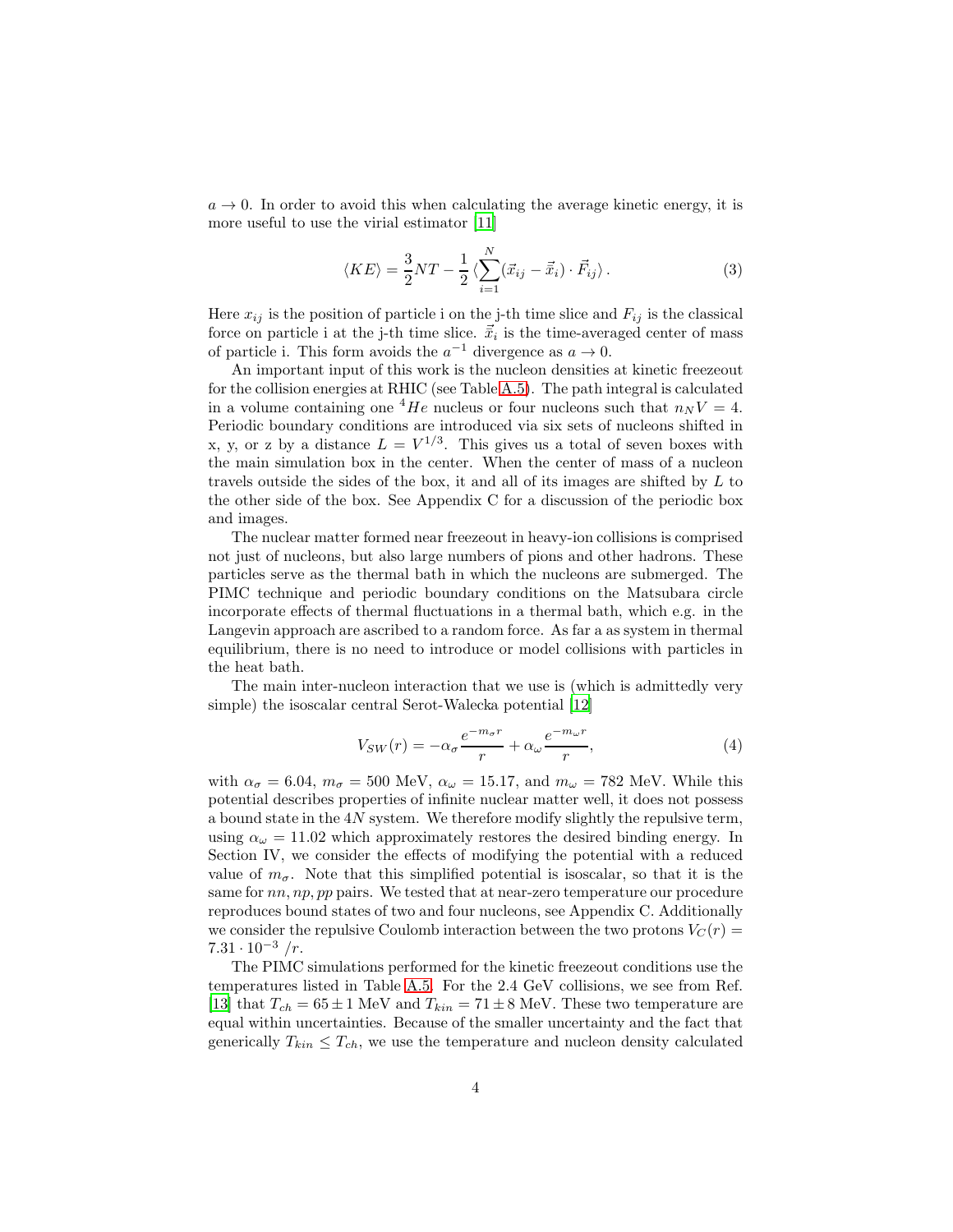from the condition of chemical freezeout for this energy. All of these runs have Euclidean time discretized into  $N_t = 40$  time slices. Simulations were performed for the six collision energies in Table [A.5](#page-17-0) from  $\sqrt{s} = 2.4$  - 39 GeV. For the highest energies, the low densities, and thus large box sizes, one needs to perform longer runs in order to achieve appropriate statistical accuracy in the low- $\rho$  clustering region.

# 3. Physical applications

#### 3.1. Preclustering in the density matrix at kinetic freezeout

Calculated ensemble of paths of the four nucleons in 12 dimensions represents the quantum/thermal density matrix of the system. In order to demonstrate the effect of clustering, in Fig[.1](#page-4-0) we show a distribution in hypercoordinate  $\rho$ [\(C.1\)](#page-20-0). The blue round points show the distribution at  $T \approx 0$  corresponding to the ground state of the four nucleons in the alpha particle. The red squares show the distribution at a kinetic freezeout. While at small  $\rho$  they are similar (explained by repulsive part of the potential), at large  $\rho$  there appears a large tail associated with excited bound states, resonances and scattering states in the system at the corresponding temperature.

The existence of this tail is what we call "preclustering". More precisely, we associate it with the density matrix measured, minus contributions of the ground state and the long-distance constant corresponding to propagating positiveenergy states. The probability and size of the "precluster" are the quantities we study in this work.

Let us discuss step-by-step how the distribution is decomposed into the three essential parts for  $\sqrt{s_{NN}} = 19.6$  GeV and then present the results for all energies.



<span id="page-4-0"></span>Figure 1: Probability distributions  $|\psi(\rho)|^2$  of the ground state (blue •) and kinetic freezeout distribution (red  $\blacksquare$ ) in hyperspace  $\rho$  for  $\sqrt{s_{NN}} = 19.6 \text{ GeV}$ .

Because the ground state and kinetic freezeout distributions come from independent simulations, their relative normalization is arbitrary and they must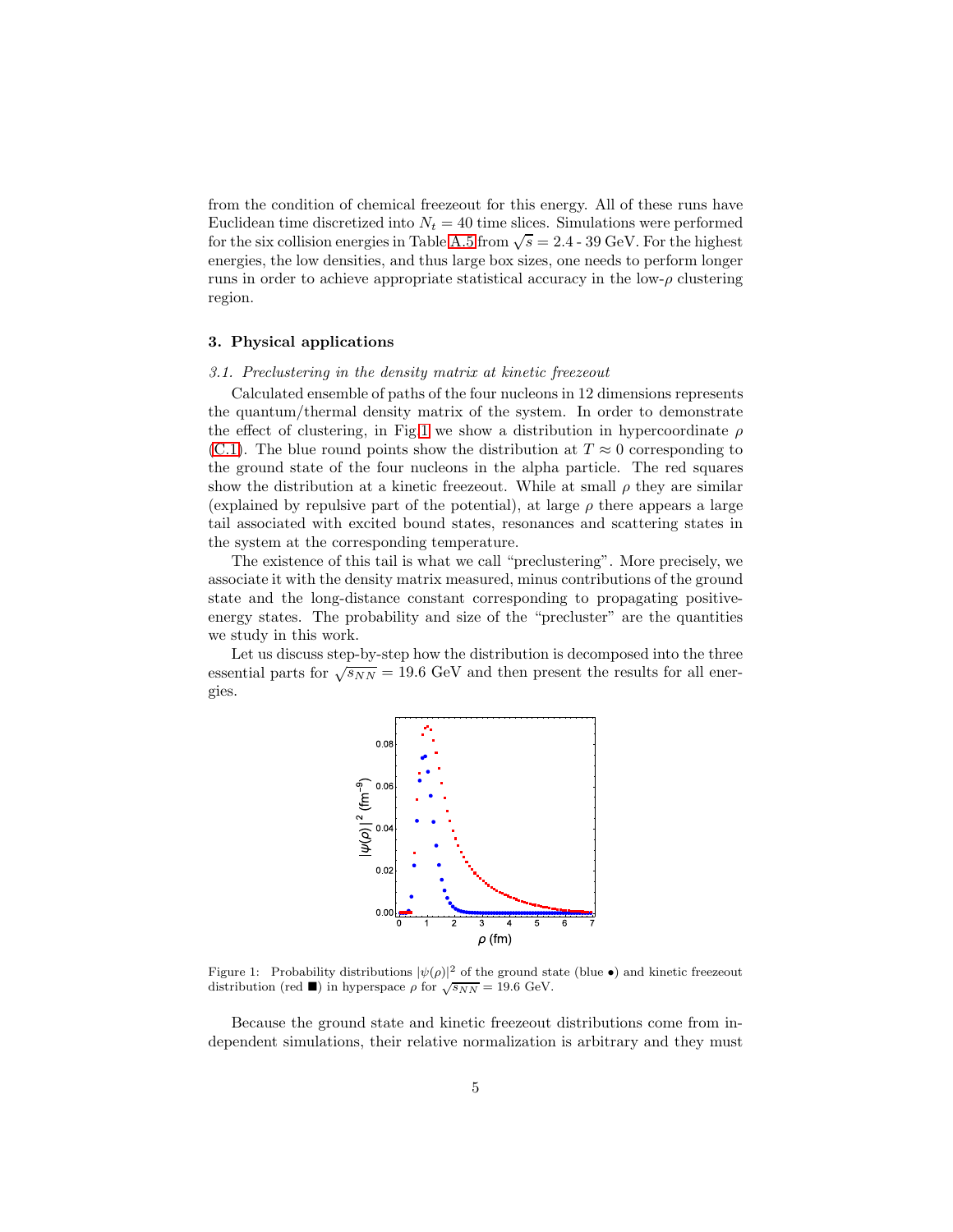be normalized appropriately. This is done by normalizing the kinetic freezeout distribution so that the ground state distribution fits underneath it. Fig. [1](#page-4-0) shows the results of this.

Now the ground state distribution can be easily subtracted out. Next comes the less-trivial subtraction of the thermal tail. One should notice that the kinetic freezeout distribution does not become flat at long distances, as one should expect for such a distribution. This is an effect of the finite size of the box. In infinite space, one would expect  $|\chi(\rho)|^2$  to go as  $\rho^8$  at large hyperdistance (given that this is a 9-dimensional system with 8 hyperangular coordinates), meaning that  $|\psi(\rho)|^2$  should be constant. One finds that this distribution does rise almost as  $\rho^8$  for intermediate values of  $\rho$ , but as  $\rho$  becomes comparable to the length of the box  $L$ , the phase space of possible configurations decreases and eventually goes to 0 at the maximum value of  $\rho$  that fits in the box.

Because of geometry of the box, the thermal tail is not just a constant at large ρ, but rather a ρ-dependent distribution to be subtracted out. This distribution can be found by simply generating random configurations of four nucleons in a box of the appropriate size.

By dividing the kinetic freezeout distribution by the random distribution, we effectively eliminate the modification of the phase space due to the geometry of the system. This reveals a distribution much more similar to the infinite-space distribution (see e.g. Fig. 5 in Ref. [\[5\]](#page-22-4)).

Similarly to the ground state, the random distribution must be appropriately normalized relative to the kinetic freezeout distribution. Unlike the ground state distribution, the random distribution should not fit entirely under the kinetic freezeout distribution. The question is, to which region of the distribution should the two be equal. The answer is that it should be fit to the region of the distribution where the inter-nucleon potential  $\langle V_{NN} \rangle \simeq 0$  and thus the distributions are equal. When one distribution is divided by the other, this region become flat as can be expected from short-range nature of the potential. With this normalization performed, the thermal tail, along with the ground state can be subtracted out, revealing the precluster.

While the preclusters appear small compared to the ground states, the larger tail at large  $\rho$  means that they make up a significantly larger contribution to the density matrix when the  $\rho^8$  factor is included in the integration. The ground states typically make up just a few percent of the cluster, which is to be expected given the ∼ 50 excited states that make up the precluster. Similarly, the cluster makes up a small fraction of the overall thermal distribution. Despite significant clustering being possible at these temperatures, the 4N system is still fragile, being dominated by configurations where at least one nucleon is well separated from the rest.

# 3.2. Angular distributions

One may also gain information about the density matrix by looking at the distribution in angles formed by three nucleons

$$
cos(\alpha) \equiv \frac{(\vec{r}_i - \vec{r}_j) \cdot (\vec{r}_i - \vec{r}_k)}{|\vec{r}_i - \vec{r}_j||\vec{r}_i - \vec{r}_k|}
$$
(5)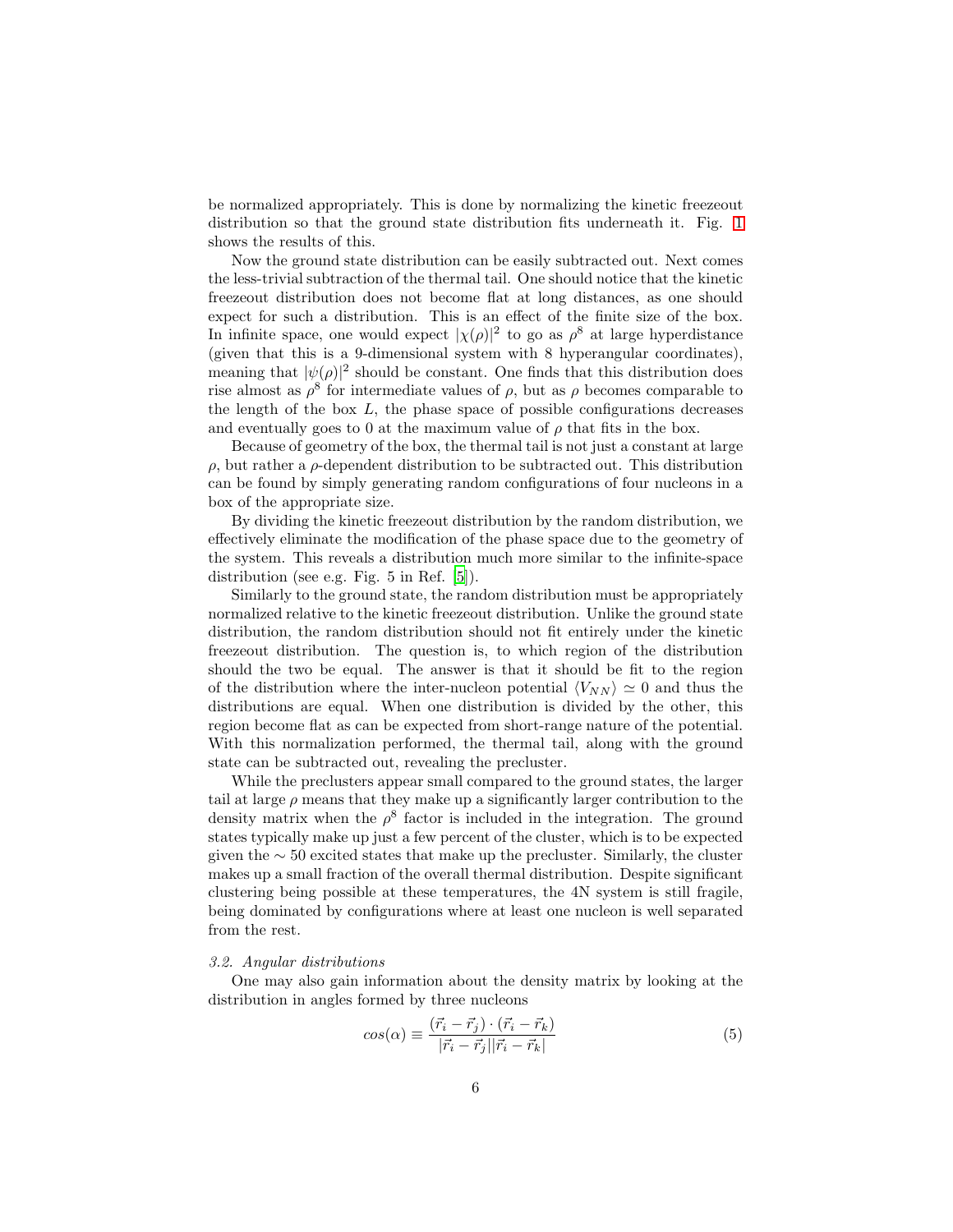

<span id="page-6-0"></span>Figure 2: Normalized probability distribution in hyperspace  $\rho$  of the ground state (blue  $\bullet$ ), kinetic freezeout distribution (red  $\blacksquare$ ) and the precluster (green  $\blacktriangle$ ) for the six beam energies considered

where  $i \neq j \neq k$  are three different nucleons. Note that classical minimum of the potential energy corresponds to tetrahedral shape of 4-nucleon cluster, in which all sides are equilateral triangles and therefore all angles are such that  $cos(\alpha) = 1/2$ . This tetrahedral minimum-energy configuration is modified only slightly by the relatively-weak Coulomb interaction.

In Fig. [3](#page-7-0) we see, as before, that the angular distribution of the ground state is both broad and *not* centered at  $cos(\alpha) = 1/2$ . The broad distribution is the result of quantum/thermal fluctuations around the minimum-energy configuration stemming from the kinetic term in the action. The shift in the peak to an angle near 36◦ is due partially to the Coulomb interaction of the protons and also due to the fact there is simply more phase space to produce a triangle with small angles than large ones, as can be seen by the random distribution.

The kinetic freezeout distribution is nearly identical to that of randomlyplaced nucleons. This makes sense as the system spends most of its time at large values of  $\rho$  outside of the clustering region where the average inter-nucleon potential  $\langle V_{NN} \rangle \simeq 0$ . The cluster at kinetic freezeout, which is a sum of states of various angular momenta and the thermal tail, shows no angular correlation between the nucleons. The distributions in Fig. [3](#page-7-0) show no beam-energy dependence. The wide distribution in internal angles, even in the ground state, shows the importance of an approximation-free method for few-body quantum systems such as PIMC.

# 3.3. Modification of the inter-nucleon potential

In heavy-ion collisions the medium is expected to modify the parameters of the inter-nucleon potential. This is especially true near the critical point, where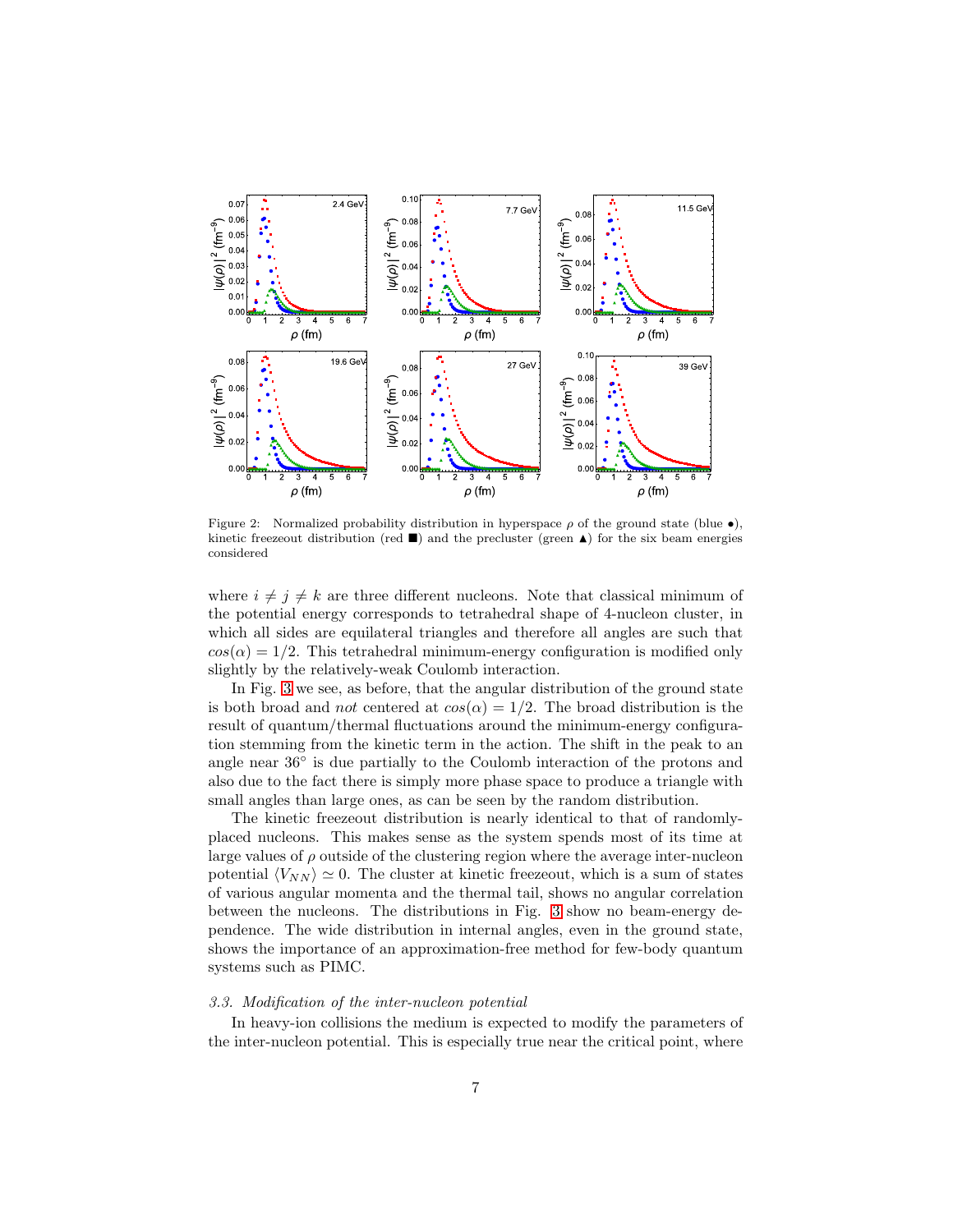

<span id="page-7-0"></span>Figure 3: Normalized probability distribution of internal angles  $P(\cos \alpha)$  for the ground state (blue  $\bullet$ ), kinetic freezeout distribution (red  $\blacksquare$ ), and the random distribution (green  $\blacktriangle$ ) for conditions at  $\sqrt{s_{NN}}=19.6$  GeV.

long-range correlations should arise. The most dramatic effect suggested of this form is the reduction of the  $\sigma$  mass  $m_{\sigma}$  near  $T_c$  [\[14\]](#page-22-13)

$$
m_{\sigma} \sim \left(\frac{|T - T_c|}{T_c}\right)^{\nu}.
$$
\n(6)

Such a reduction in the  $\sigma$  mass, which drives the attractive portion of the interaction, will greatly increase the strength and range of the attraction.



<span id="page-7-1"></span>Figure 4: Binding energy  $E_B$  of the 4N system as a function of the  $\sigma$  mass  $m_\sigma$ 

Clearly such a modification will greatly modify the clustering dynamics of the 4N system of interest in this work. The most obvious question to ask is then: how much modification of  $m_{\sigma}$  should be expected near kinetic freezeout? The answer is that it should be only a small modification for two main reasons. The first is that the reduction of  $m_{\sigma}$  to 0 is expected at  $T_c$  which is some  $\sim 40$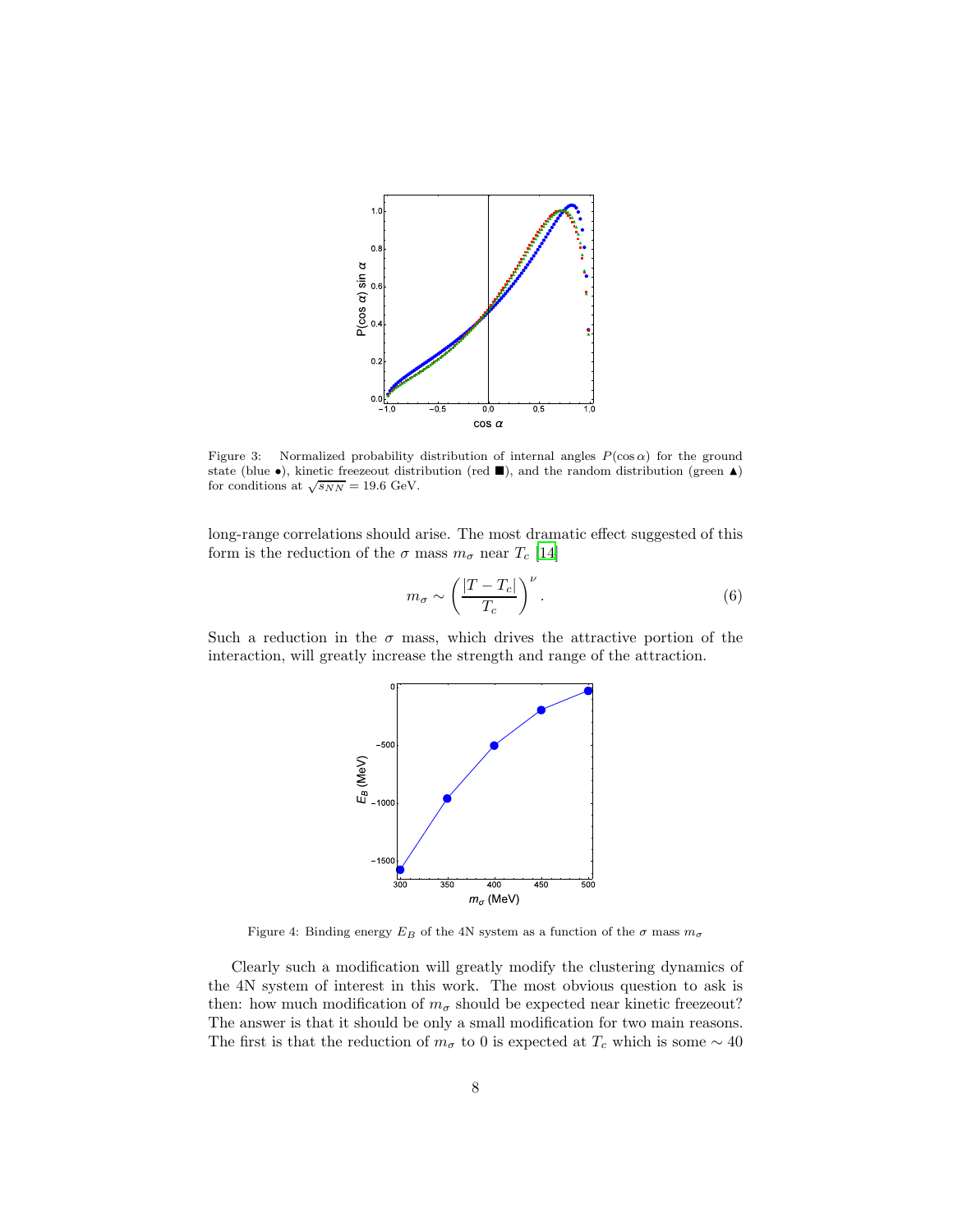MeV above  $T_{kin}$  for a wide range of beam energies. The second is that even at the critical point, the finite size and finite lifetime of the QGP system prevent the correlation length from getting too large.

In this section, we consider a modification of the system in which the binary interactions are modified with a reduced  $m_{\sigma}$ . We should note that this is certainly not a realistic description of the inter-nuclear forces that occur near CP. As shown in Ref. [\[10\]](#page-22-9), fluctuations near CP generate repulsive 3- and 4 body forces which grow as large powers of the correlation length  $\xi$ , and for large enough  $\xi$  may suppress cluster production. The results in this section should be seen as describing how a modification of the potential can affect clustering, but not as a realistic model of the forces near CP.

The strengthening of the attractive force is seen clearly in Fig. [4.](#page-7-1) Here the binding energy of the 4N system is shown for the  $\sigma$  mass reduced down to 300 MeV. Reducing the mass down to this value increases the binding energy from its physical value of 28.3 MeV by approximately a factor of 50. For the smallest value of  $m_{\sigma}$  studied, 300 MeV, the binding energy is greater than 1.5 GeV. Such a deeply-bound state is unrealistic. This is a limit of the simplicity of our model.



<span id="page-8-0"></span>Figure 5: Probability distribution relative to random distribution  $P(\rho)$  at the kinetic freezeout conditions for  $\sqrt{s} = 19.6$  GeV with  $m_{\sigma} = 500$  MeV (blue •) and  $m_{\sigma} = 450$  MeV (red  $\blacksquare$ )

The effect of the modified interaction on clustering is seen directly in Fig. [5.](#page-8-0) Reducing the standard  $\sigma$  mass by 50 MeV causes the peak correlation to jump by a factor of 5. Clearly, even modest modifications of the forces can strongly affect clustering.

# 4. Estimates of the observables

# 4.1. Decay channels of the 4N system

The "preclusters" identified by our calculation are statistical correlations in the density matrix at the kinetic freezeout. Since, by definition, no collisions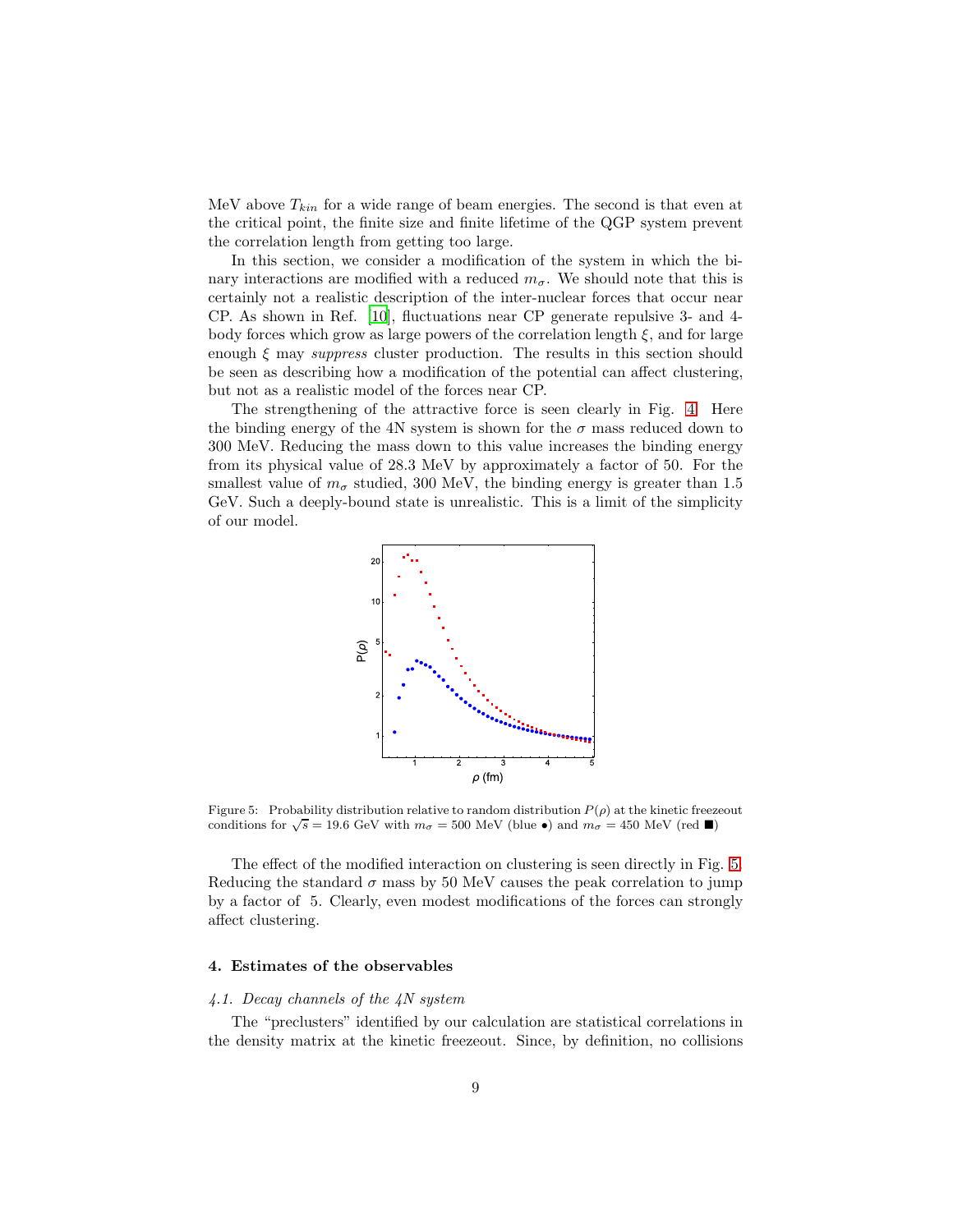<span id="page-9-0"></span>

| $E$ (MeV |           | (MeV<br>L. | decay modes, in $%$          |
|----------|-----------|------------|------------------------------|
| 20.21    | $0^{\pm}$ | 0.50       | $p = 100$                    |
| 21.01    | $0 -$     | 0.84       | $n = 24, p = 76$             |
| 21.84    | $2^{-}$   | 2.01       | $n = 37, p = 63$             |
| 23.33    | $2^{-}$   | 5.01       | $n = 47, p = 53$             |
| 23.64    | $1 -$     | 6.20       | $n = 45, p = 55$             |
| 24.25    | $1 -$     | 6.10       | $n = 47, p = 50, d = 3$      |
| 25.28    | $0 -$     | 7.97       | $n = 48, p = 52$             |
| 25.95    | $1 -$     | 12.66      | $n = 48, p = 52$             |
| 27.42    | $2^+$     | 8.69       | $n=3, p=3, d=94$             |
| 28.31    | $1^+$     | 9.89       | $n = 47, p = 48, d = 5$      |
| 28.37    | $1-$      | 3.92       | $n = 2, p = 2, d = 96$       |
| 28.39    | $2^{-}$   | 8.75       | $n = 0.2, p = 0.2, d = 99.6$ |
| 28.64    | $0^{-}$   | 4.89       | $d = 100$                    |
| 28.67    | $2^+$     | 3.78       | $d = 100$                    |
| 29.89    | $2^+$     | 9.72       | $n = 0.4, p = 0.4, d = 99.2$ |

Table 1: Low-lying resonances of the <sup>4</sup>He system, from BNL properties of nuclides  $J<sup>P</sup>$  are the total angular momentum and parity, Γ is the decay width. The last column is the decay channel branching ratios, in percent.  $p, n, d$  correspond to the emission of proton, neutron, or deuterons respectively.

happens after that, the four nucleons are either kept together, in the ground and excited bound states, or get separated into various decay channels.

The set of known excited four-nucleon states is reproduced in the Table I. Note that the energy here is the excitation energy, counted from the ground state. Since binding is -28.3 MeV, the highest state (at the bottom of the table) has absolute energy of about 1 MeV above zero. Note however, that its width is an order of magnitude larger than that, and also larger than the  $\sim$  1 MeV spacing between levels. Clearly the table is terminated because of experimental difficulties to identify overlapping resonances, rather than by the actual existence of these resonances.

The main experimental observables of the clustering of the 4N system is the yield of bound  ${}^{4}He$ , and yields of the decay products of other bound states and resonances. One of the goals of this work is to determine dynamically rather than statistically the fraction of these correlated clusters which decay into the ground state. Without knowledge of the wave functions of the various excited states, the precluster is assumed to populate the various states in Table [1](#page-9-0) statistically. These excited states then decay into light nuclei with probabilities that are known experimentally. Note that only one decay product is known for each decay mode. We assume all decays listed in Table [1](#page-9-0) are two-body decays. In principle, the system could decay into three nuclei  $(p+n+d)$  or four nucleons  $(p+p+n+n)$ .

At all but the lowest energy studied, the ground state makes up only a few percent of the total cluster. Only at  $\sqrt{s} = 2.4$  GeV is the probability to decay to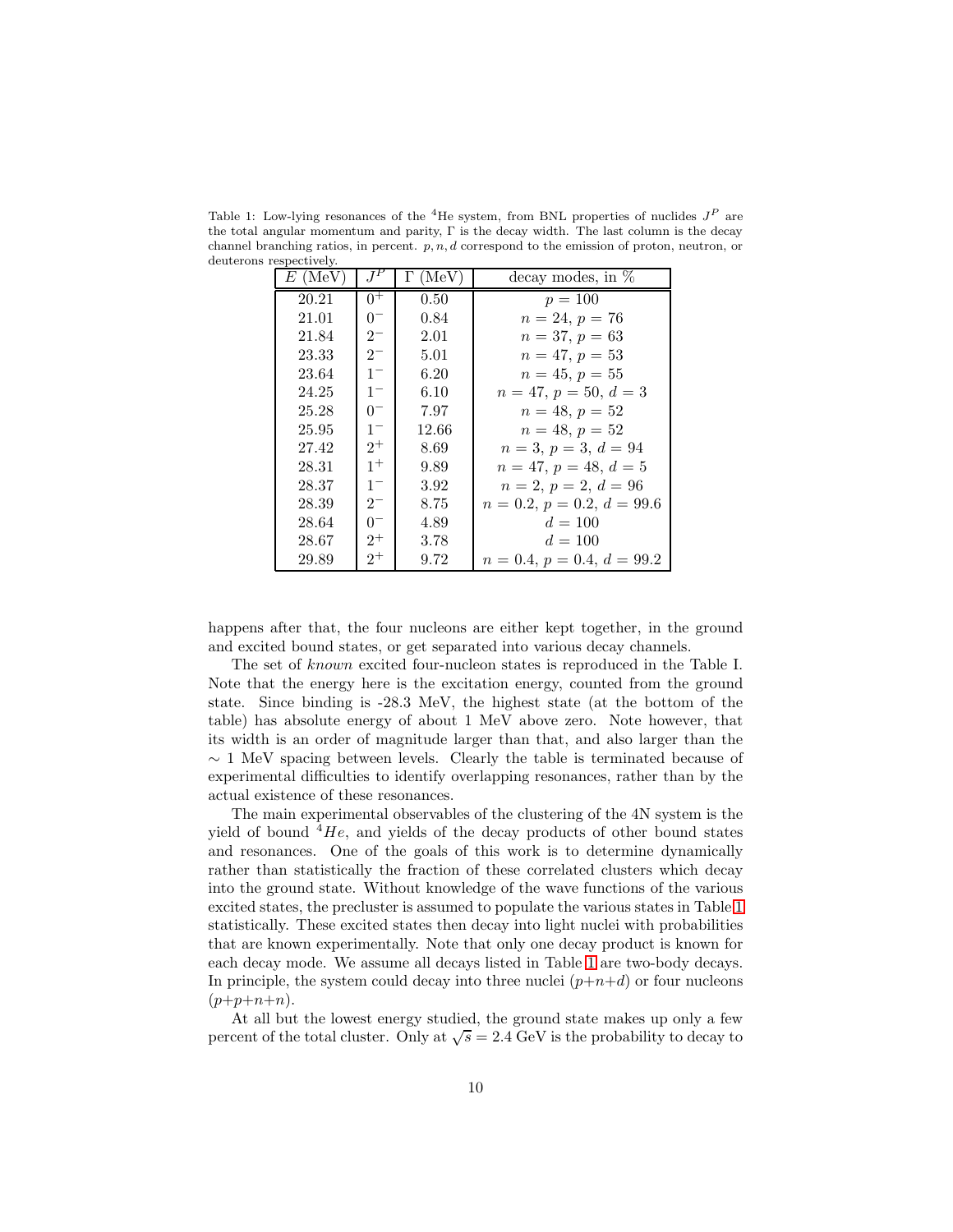| (GeV | $^4He$ | $+~t$ | $^3He$<br>$n_{-}$ | $+ d$ |
|------|--------|-------|-------------------|-------|
| 2.4  | 15.8   | 25.8  | 19.0              | 39.4  |
| 7.7  | 7.3    | 28.0  | 20.7              | 44.0  |
| 11.5 | 3.7    | 29.1  | 21.5              | 45.8  |
| 19.6 | 2.8    | 29.3  | 21.7              | 46.2  |
| 27.  | 2.5    | 29.4  | 21.8              | 46.3  |
| 39.  | 2.4    | 29.5  | 21.8              | 46.3  |

<span id="page-10-0"></span>Table 2: Decay probability (in percent) of the  $4N$  cluster into  $4He$  or two-body states for the different collision energies. Three- and four-body decays are not considered here.

 $4He$  comparable to the individual two-body decay probabilities. This is due to the significant reduction in  $T_{kin}$  at this energy increasing the relative statistical weight of the ground state. Finite-density effects are much smaller than the effect of changing temperature. For the five energies with roughly equal  $T_{kin}$ increasing the density modestly increases the ground state probability. This may be attributable to the size of the box being comparable to or smaller than the size of some of the excited states, removing them from the spectrum of allowed states, while the smaller ground state does not feel the effects of the boundary.

Decays of the 4N system should contribute only a small amount to the total yield of these particles. A complete picture of light nuclei production should include statistical hadronization as well as feed-down from excited nucleon states (such as  $N^*$  or  $\Delta$ ), which should greatly outnumber 4N states.

### 4.2. Virial expansion and clustering

The potential part of the partition function (of single species system) of  $N$ particles can be re-written in the form

$$
Z_{pot} = 1 + \frac{1}{V^N} \int d^3 x_1 \dots \int d^3 x_N \left[ e^{\left(-\sum_{i>j} V(\vec{x}_i - \vec{x}_j)/T\right)} - 1 \right]
$$
(7)

by adding and subtracting 1. Since we focus on clusters of 4 particles, coordinates of all others can be integrated out, as well as the coordinate of its center of mass. One may study the  $2N$  and  $3N$  systems to determine the size of the effect proportional to n and  $n^2$ , respectively. However, given the small binding of d and t, one should expect such contributions to be small. What is left is

<span id="page-10-1"></span>
$$
Z_{pot} = 1 + \frac{N(N-1)(N-2)(N-3)}{4!} \left(\frac{V_{cor}^{(9)}}{V^3}\right)
$$
  

$$
\approx 1 + n^3 V_{cor}^{(9)} \frac{N}{4!}
$$
 (8)

where the so-called 9-dimensional correlation volume  $V_{cor}^{(9)}$  is

$$
V_{cor}^{(9)} = \frac{32}{105} \pi^4 \int d\rho \rho^8 (P(\rho) - 1), \tag{9}
$$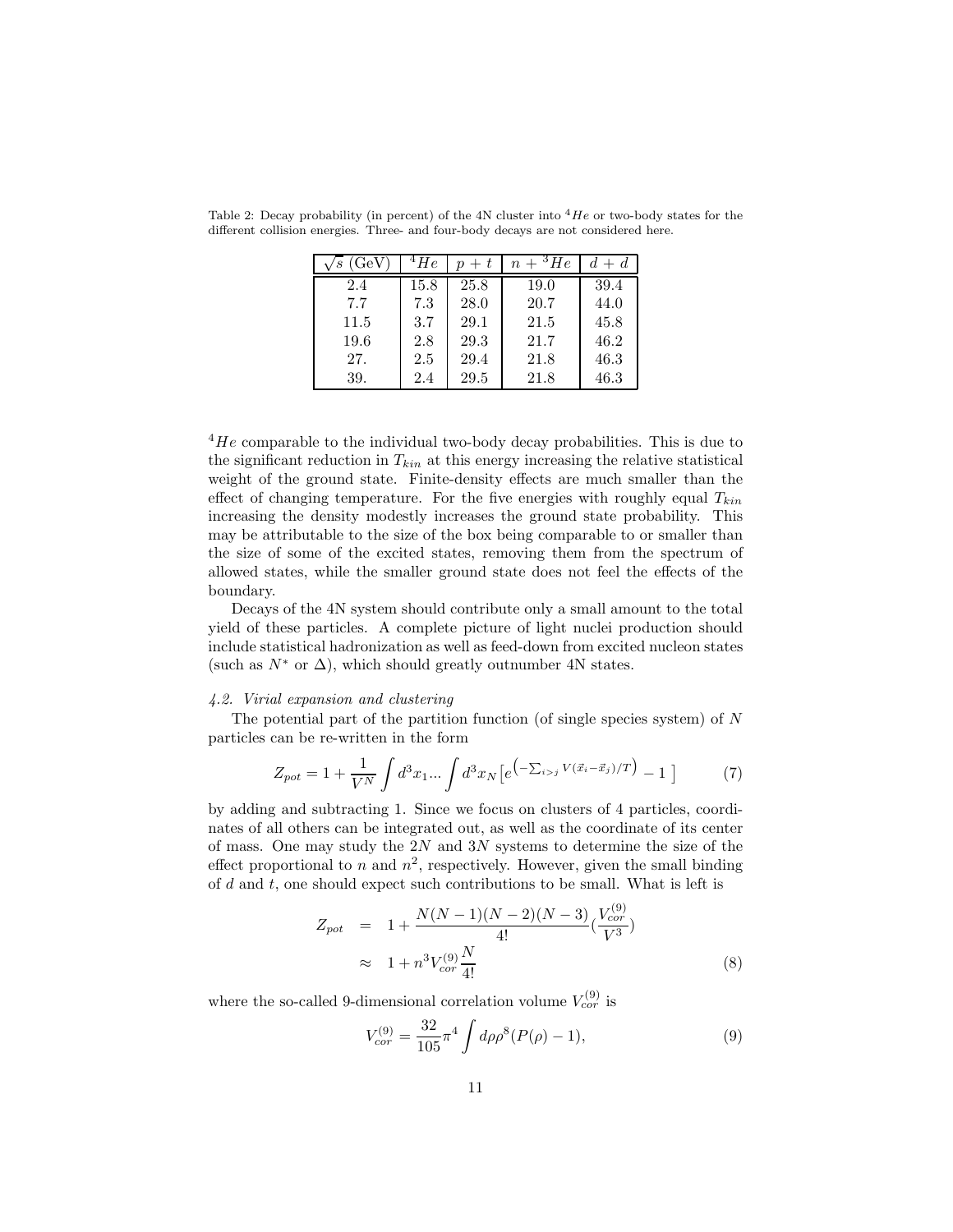Here  $P(\rho)$  is the probability distribution relative to an ideal gas in 9-dimensional radius  $\rho$  and the factor in front is the solid angle in 9 dimensions. We neglect repulsion and integrate over the region in which the integrand is positive. The addition to free energy is then  $\Delta(-Tlog(Z)) = -Tn^3V_{cor}^{(9)}\frac{N}{4!}$ , same as to the grand partition sum. Differentiating it over  $\mu$ , present in each  $N$ , one finds the addition to the particle number  $\Delta N/N = n^3 V_{cor}^{(9)}/3!$  (a factor of 4 cancels out).

As a check on the numerical factor in the thermodynamic expression, we can compare it to a more 'direct' method of computing the ratio of clusters. We can define the total volume of the entire distribution  $V_{tot}^{(9)}$  analogously and then compute to ratio R of clusters to unclustered configuration  $R = V_{cor}^{(9)}/(V_{tot}^{(9)} V_{cor}^{(9)}$ ).

The expressions are modified in the case of several particle species. In the problem at hand, nucleons have spin  $1/2$  and isospin  $1/2$ , so the number of distinct species is 4. If  $n_s$  is density per one species, the total density of symmetric matter is simply  $n_B = 4n_s$ . In the case of particular clusters we actually simulate, made of four distinct species, there is no need for symmetrization and there is no  $4! = 24$  in the denominator. However, the density in front is in this case  $n_s$ , not total  $n_B$ , and the numerical suppression factor is actually  $1/4^3 = 1/64$ . Therefore, the clustering contribution to  $\langle N \rangle$  is small, at the percent level or less.

| $\sqrt{s}$ (GeV)   | $\text{ (fm}^9)$   |                    |                    |  |
|--------------------|--------------------|--------------------|--------------------|--|
| $m_{\sigma}$ (MeV) | 500                | 450                | 400                |  |
| 2.4                | $8.7 \cdot 10^{4}$ | $4.4 \cdot 10^5$   | $4.5 \cdot 10^{6}$ |  |
| 7.7                | $4.3 \cdot 10^{4}$ | $1.9 \cdot 10^{5}$ | $1.6 \cdot 10^6$   |  |
| 11.5               | $8.8 \cdot 10^{4}$ | $2.2 \cdot 10^5$   | $9.0 \cdot 10^5$   |  |
| 19.6               | $7.2 \cdot 10^4$   | $2.7 \cdot 10^5$   | $7.6 \cdot 10^5$   |  |
| 27.                | $9.5 \cdot 10^{4}$ | $2.5 \cdot 10^5$   | $7.1 \cdot 10^5$   |  |
| 39.                | $9.1 \cdot 10^{4}$ | $2.4 \cdot 10^5$   | $6.9 \cdot 10^{5}$ |  |

<span id="page-11-1"></span>Table 3: Correlation volume  $V_{cor}^{(9)}$  of the 4N system at all beam energies for  $m_{\sigma} = 500, 450, 400$ MeV.

Furthermore, the *n*-th derivative of  $log(Z)$  over chemical potential, called  $K_n$ , can also be calculated. One finds that  $K_4$ , with extra three derivatives compared to  $K_1 = \langle N \rangle$ , does not have this  $1/4^3$  numerical factor, and so, in the same approximation as above,

<span id="page-11-0"></span>
$$
\frac{K_4}{\langle N \rangle} - 1 = n_B^3 V_{cor}^{(9)} \tag{10}
$$

The values of the r.h.s. are shown in Fig. [6.](#page-12-0) As one can see, the predicted cluster contribution to the 4th moment are no longer small, for the two left points, corresponding to HADES and the lowest BES-I energy  $\sqrt{s} = 7.7 \, GeV$ .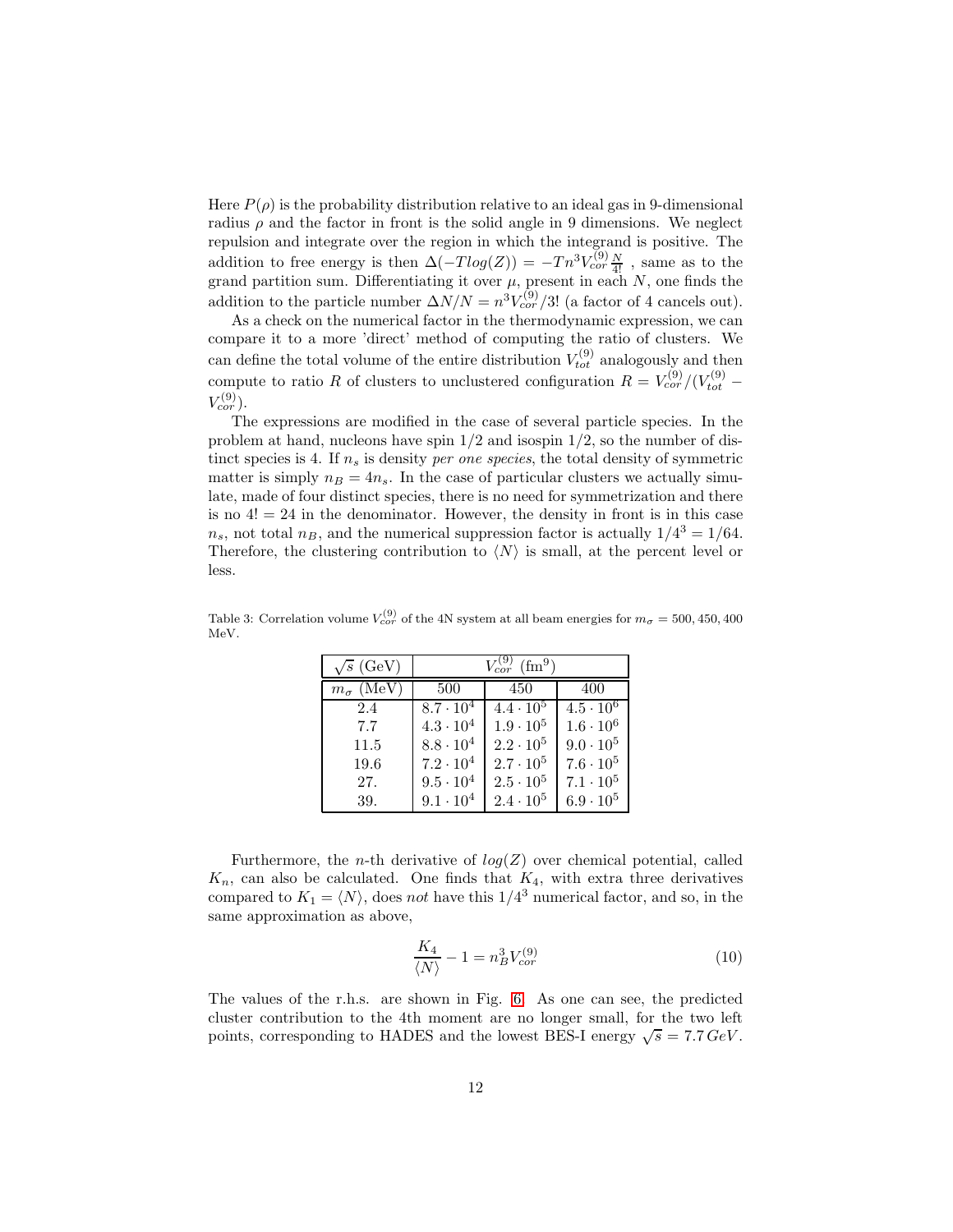While the experimental values of the 4-th moment of proton distribution at these energies still have relatively large errors, the observed deviation from zero is substantial.



<span id="page-12-0"></span>Figure 6: The 4th cumulant deviation (Eq. [\(10\)](#page-11-0)) versus  $\sqrt{s}$ , using the 9-dimensional correlated volume  $V_{cor}^{(9)}$  determined from the PIMC simulations.

Another perspective at the observed cumulants  $K_n$  can be obtained using factorial cumulants  $C_n$ . In particular

$$
K_4 - \langle N \rangle = 7C_2 + 6C_3 + C_4. \tag{11}
$$

According to Ref. [\[15](#page-22-14)], BES-I data show small values for  $C_2, C_3$  and therefore the moment  $K_4$  is in fact dominated by the nonzero factorial cumulant  $C_4$ . It correlates well with our general finding, that, under freezeout conditions, the nucleon clustering starts from the 4N systems. We conclude emphasizing that measurements of  $K_4$ ,  $C_4$  is related to clustering, and therefore their dependence of on the collision energy is of great interest.

Characterizing the strength of spatial correlations in the 4N system is necessary for making predictions of the overall magnitude of the feed-down contributions to light nuclei yields. Models of light nuclei production, such as the previously-mentioned coalescence model [\[3\]](#page-22-2) show explicit dependence on spatial correlations of nuclei. Our correlated value is a measure of such correlations.

From Tables [2](#page-10-0) and [4](#page-13-0) one can then estimate that about  $25\% - 30\%$  of the clusters decay into t. The resulting ratio of tritium to proton yields  $t/p$  is then about 0.4% at  $\sqrt{s}$  = 7.7 GeV, comparable to the STAR BES data. See Ref. [\[16\]](#page-22-15) for recent STAR data on light nuclei yields.

Table [3](#page-11-1) lists the values of  $V_{cor}^{(9)}$  for all six beam energies and for three values of  $m_{\sigma}$ . These values should only be taken with a moderate level of uncertainty. The correlated volume is sensitive to the method of subtracting out the longdistance thermal tail from the distribution. Even a change of a few percent in the normalization factor (which comes from averaging over the flattest portion of the distribution  $P(\rho)$  can lead to a factor of 2 change in  $V_{cor}^{(9)}$ . It is clear that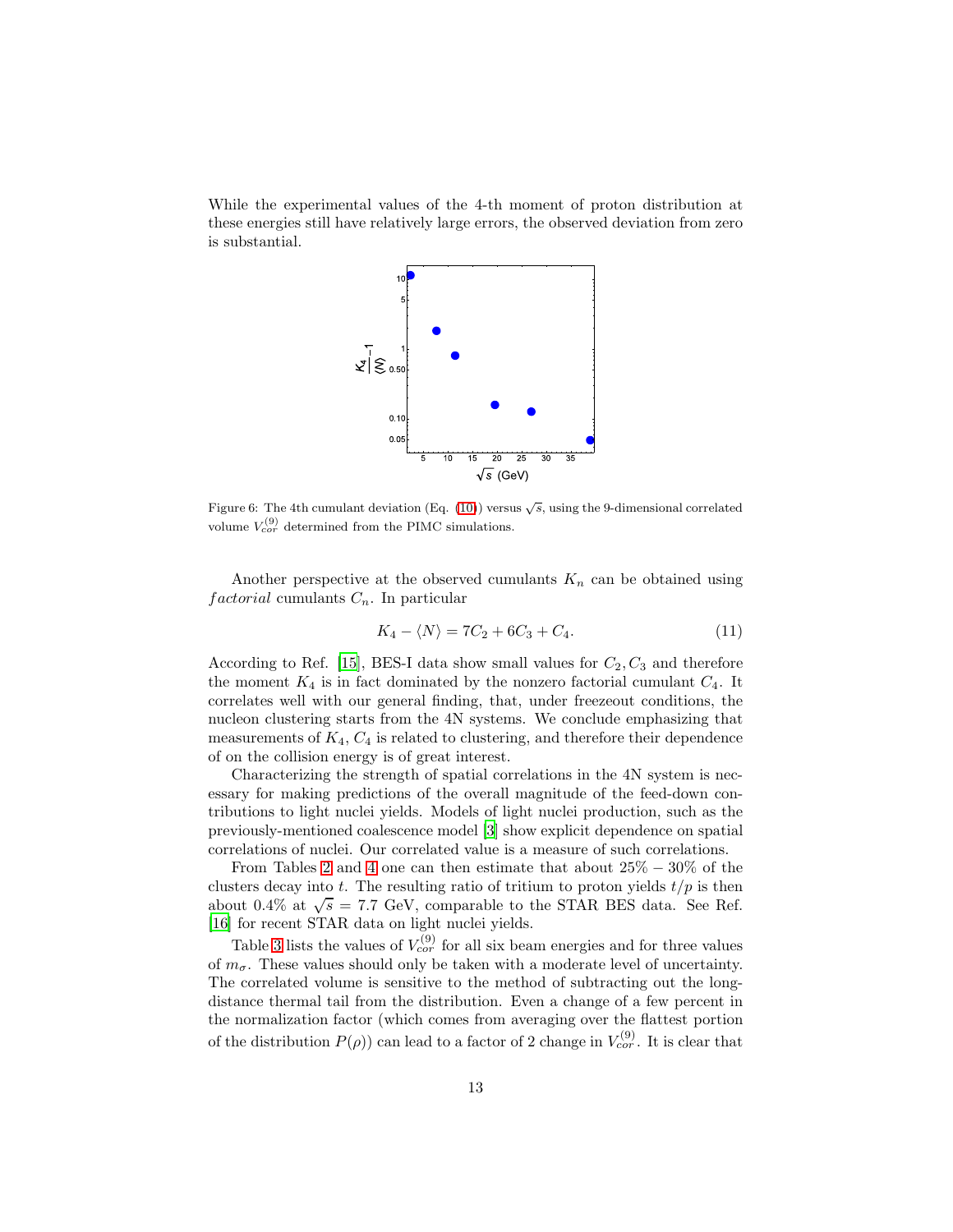the largest source of uncertainty (and room for greatest improvement) comes from this subtraction of the thermal tail. Further studies should not solely rely on hyperdistance  $\rho$ , but rather distributions in the full set of 9-dimensional hypercoordinates.

<span id="page-13-0"></span>Table 4: Ratio of clusters to unclustered configurations calculated from the thermodynamic contribution expected in Eq.  $(8)$  and the ratio R computed from direct integration over distributions.

| (GeV)<br>S |        | R.     |
|------------|--------|--------|
| 2.4        | .180   | .181   |
| 7.7        | .0288  | .0371  |
| 11.5       | .0127  | .00193 |
| 19.6       | .0025  | .0073  |
| 27.        | .0020  | .0045  |
| 39.        | .00078 | .0021  |

The values of  $V_{cor}^{(9)}$  increase significantly as the attractive inter-nucleon force is strengthened, even modestly. Thus, observables such as the light nuclei ratios mentioned, which should be affected by clustering, can serve as signals of potential modifications of inter-nucleon forces.

# 5. Nucleon Multiplicity Distribution

While the total baryon number is conserved in collisions, the observed multiplicity distribution shows fluctuations which may be caused by many effects: (i) wandering inside and outside the detector acceptance; (ii) turning of the observable protons into unobservable neutrons; (iii) turning into light nuclei species, and, last but not least, (iv) the preclustering phenomenon. The first two are well studied with various event generators. Anti-correlations between proton and light nuclei multiplicities in individual bins are still to be experimentally studied.

Here we give two reasons why the preclustering phenomenon affects the nucleon multiplicity distribution. The first, the so-called 'volume' effect, can be explained as follows. Suppose a certain number of preclusters of four or more nucleons are formed at freezeout. Instead of focusing on their two-body decays to light nuclei as we did before, let us think about feed down into four individual nucleons.

On one hand, the number of preclusters is relatively small, and their branching ratio to such modes is also not large, so one may expect that such feed down is completely negligible. This is indeed the case near the maximum of the multiplicity distribution  $N_p \simeq \langle N_p \rangle$ . Yet the effect should be large and observable at the tails of the multiplicity distribution. The main multiplicity distribution is, to zeroth approximation, just a Poisson distribution, with the mean defined by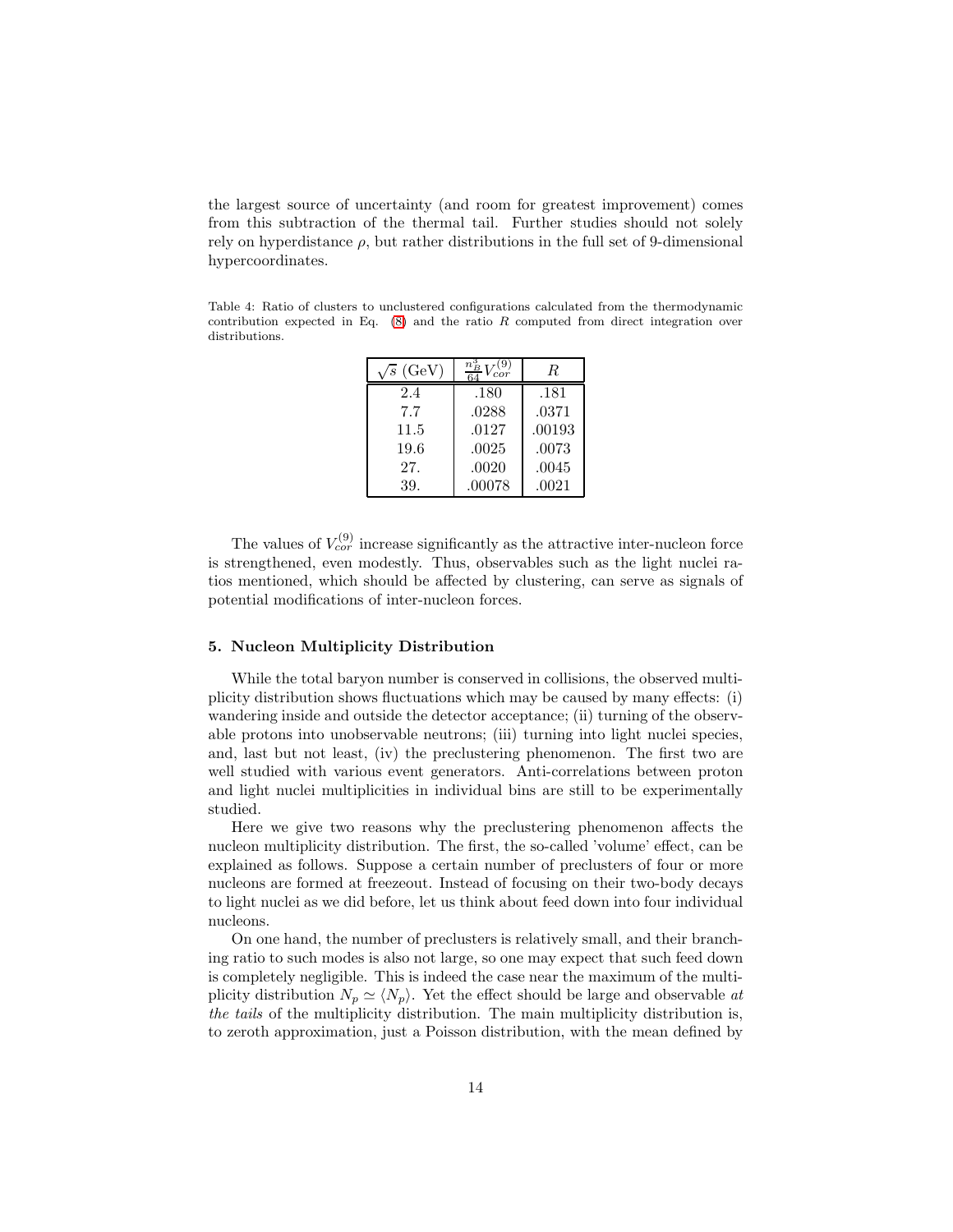detector acceptance. Its tails, at small and large multiplicity, are the probability that a large number of protons happen to cross the acceptance boundary and be either outside or inside it. For example, according to STAR data [\[17,](#page-22-16) [18\]](#page-22-17) for central  $Au - Au$  collisions at  $\sqrt{s} = 7.7$  GeV we will refer to,  $\langle N_p \rangle \simeq 40$  and the tails we discuss are at  $N_p \sim 10$  and  $N_p \sim 70$ . Another way to say it is that the distribution in cluster number, also approximately given by a Poisson distribution, is wider because the mean number of clusters is smaller. While the average number of clusters is small, the wide distribution means they can contribute significantly at the tails, particularly the low  $N_p$  tail.

Indeed such deviations from Poisson are observed. In order to quantify those, one now uses a sensitive statistical tool, calculating the factorial cumulants of the distributions. Recall that for the Poisson distribution  $C_i = 0$  for  $i > 1$ . For the STAR data in question, they are instead (the maximum values taken from all energies and centralities)

$$
C_2 \approx -2, \ C_3 \approx -10, \ C_4 \approx 175.
$$

While the exact reason for these large values of  $C_3$  and  $C_4$  remain unknown, we present here an *ad-hoc* model, which quantifies the effect and qualitatively reproduces the cumulants. (Its discussion was inspired by another model proposed in Ref. [\[15](#page-22-14)].) It has the distribution

<span id="page-14-0"></span>
$$
P(N_p) = 0.995 P_P(N_p, 40) + 0.005 P_P(N_c, 9.1)
$$
\n(12)

where  $P_P(N,\langle N_p \rangle)$  is the Poisson distribution and  $N_c$  is the number of clusters of four protons. This particular example gives  $C_3 = -5.2$  and  $C_4 = 190$ .



Figure 7: The two Poisson components of Eq. [\(12\)](#page-14-0), proton component (blue  $\bullet$ ) and 4N cluster component (red  $\blacksquare$ )

Of course, this is just a schematic model. An assumption that a cluster decays into exactly 4 protons is unrealistic as some of them are neutrons. That is why we took the cluster probability normalization to be so low, 0.005.

Another effect, which we call the 'boundary' effect, so far ignored is that clusters are treated like point-like objects, so they are either in or out of the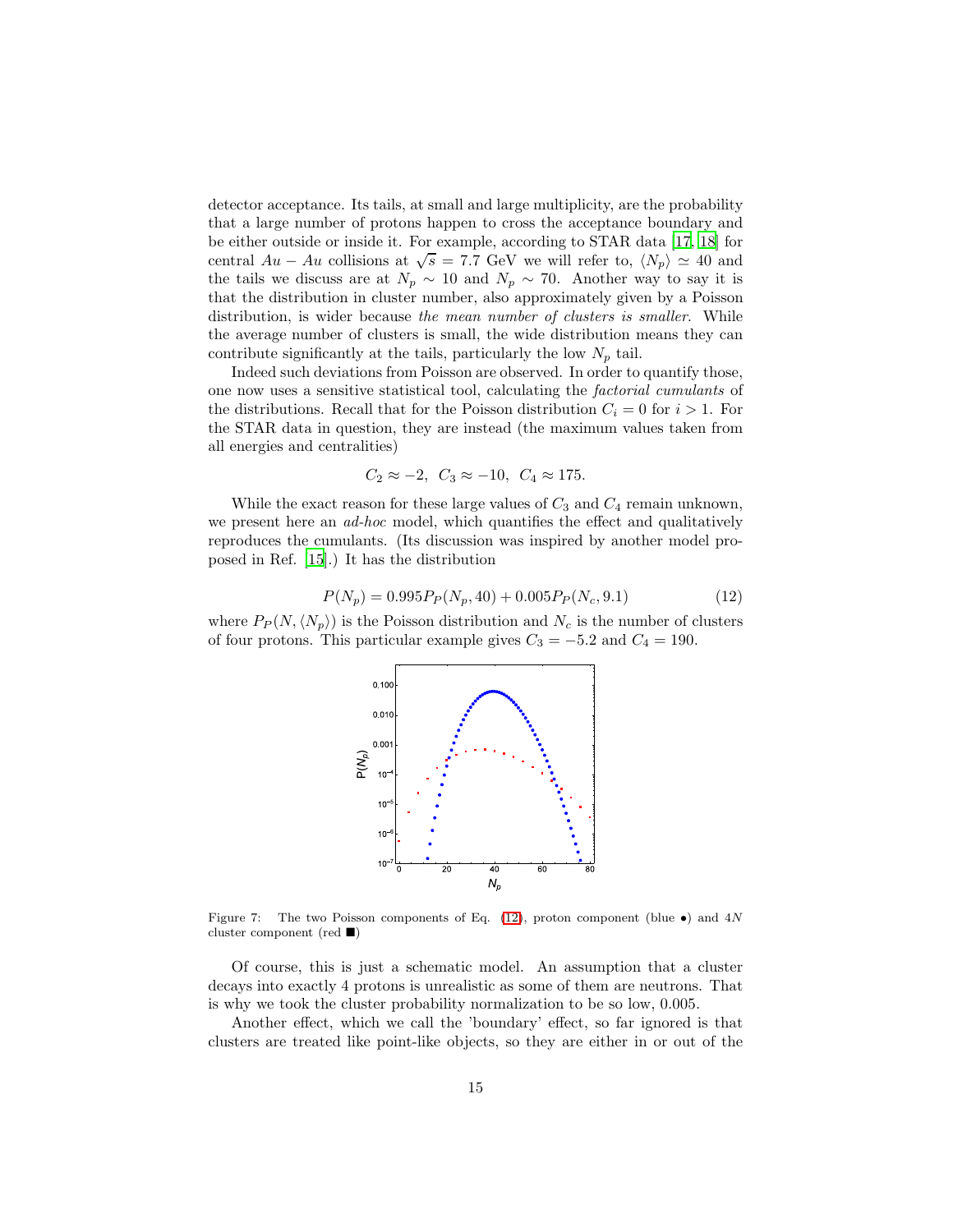observable phase space for all nucleons. The clusters do have certain coordinate and momentum spreads in the density matrix, so they may be outside of the volume partially. This effect can be quantified using ensembles from our simulations. Dividing the volume in half along any axis, we record the probability for observing N nucleons  $(0 - 4)$  in said half. The result is shown in Fig. [8,](#page-15-0) showing that the probability distribution for interacting nucleons is wider than randomly-placed nucleons.



<span id="page-15-0"></span>Figure 8: Probability distribution of number of nucleons N in half of simulation box for a random distribution (blue •) and for interacting nucleons at kinetic freezeout conditions (red ■) at  $\sqrt{s}$  = 2.4 GeV with unmodified  $\sigma$  mass.

This, of course, modifies the nucleon multiplicity distribution, specifically by increasing the probability that either all or none of the nucleons in the 4N system are in the phase space accessible to the detector. This effect could be greatly enhanced or suppressed for modified interactions stemming from fluctuations near CP. In fact, it is precisely such modification of the NN interaction which has generated such interest in proton multiplicity distributions.

The definitive feature of the QCD critical point is the large increase in correlation length  $\xi$  of the QGP system. Given that the correlation length may only increase modestly at freezeout in heavy-ion collisions, much work has been done on identifying observables which depend more strongly on  $\xi$ . It has been proposed [\[19,](#page-23-0) [20\]](#page-23-1) that non-Gaussian moments of the proton multiplicity distribution display such behavior. In particular, the kurtosis  $\kappa_4$  is expected to be sensitive to  $\xi^7$ . Much experimental effort has been exerted to study these distributions including at the programs discussed in this work, HADES and STAR [\[21,](#page-23-2) [22\]](#page-23-3).

# 6. Summary

A program of quantum/statistical mechanical studies of few-nucleon clustering has been started by Refs. [\[5,](#page-22-4) [23\]](#page-23-4). The theoretical methods used in those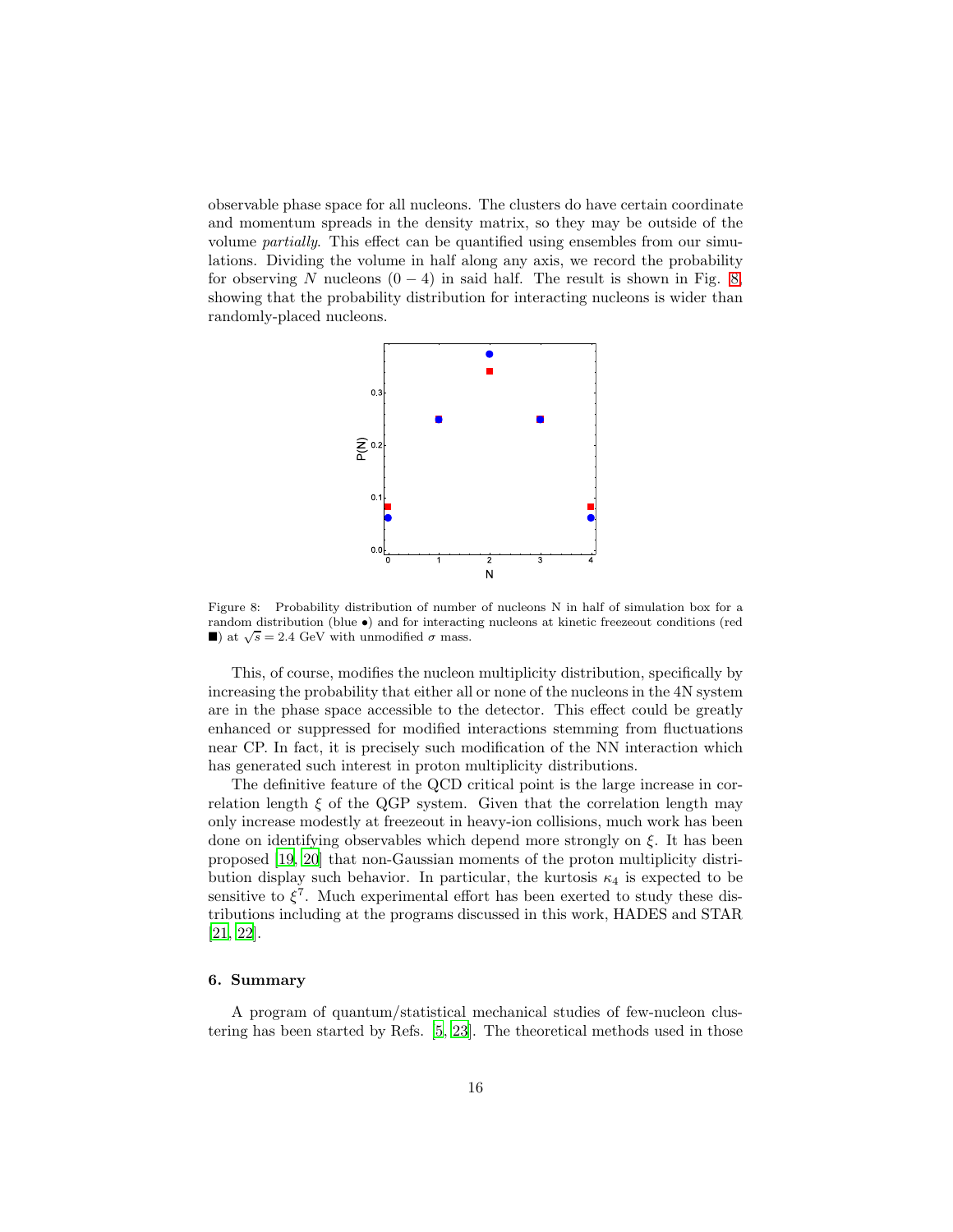papers include classical molecular dynamics, semiclassical "flucton" approach at finite temperatures, and hypercoordinates in  $3(N-1)$ -dimensional Jacobi coordinate space. They reveal a significant amount of "preclustering" at the kinetic freezeout stage of heavy ion collisions and put emphasis on four−nucleon systems, as the lightest one possessing multiple states/resonances.

The goal of this paper is to check calculations using this set of approximate methods by a direct first-principle calculation based on path-integral Monte Carlo. Our main results are shown in Fig. [2,](#page-6-0) in which we plotted the density matrix in terms of the hyper-radial coordinate  $\rho$ . To the extent we can compare those results with those of approximate methods mentioned, we see a rather consistent picture.

One can see that the precluster shape is different from that of the ground wave function squared, so that after freezeout quantum mechanical decomposition of the preclusters should produce not only  $^{4}He$ , but also a superposition of (near-zero-energy) bound and resonance states. Those have close energies but different quantum numbers (in particular, angular momenta), and therefore have different decay widths and branching ratios. Fortunately, these states and their decays were experimentally studied long ago, so in principle one can evaluate the feed-down from them into yield of light nuclei, such as d, t,  $^3He$ , and  ${}^{3}_{\Lambda}He$ . Recent summaries of experimental situation can be found in [\[4,](#page-22-3) [26\]](#page-23-5). The most intriguing experimental observation is that the yield ratio  $N_t N_p / N_d^2$ seems to non-monotonously depend on collision energy, with apparent maximum at BES-1 mid-range  $\sqrt{s} \sim 20 \ GeV$ . The value of the ratio, especially from low energy HADES data, are very different from ratio of statistical weights, indicating presence of strong feed-down into tritium.

Another manifestation of clustering can potentially be studies of moments of proton multiplicity distribution. Using the 9-dimensional correlation volume evaluated from PIMC data, we calculated the fourth-order virial coefficient of nucleon matter at kinetic freezeout. While its contribution to particle number is small, at the percent level, we found that its contribution to  $C_4/\langle N \rangle$  becomes of order one at collision energy  $\sqrt{s}$  = 7.7 GeV, see Fig. [6,](#page-12-0) as was indeed observed by STAR. We also suggest that clustering enhances the low- $N$  tail of the multiplicity distribution and propose a model for qualitatively reproducing STAR data.

If there exists a QCD critical point, one expects additional contributions to those from fluctuations of the critical mode [\[14](#page-22-13)] when the freezeout occurs close to its location on the phase diagram. Nonlinear features of such fluctuations are complicated, but fortunately well known e.g. from lattice studies of the Ising model. The preclustering phenomenon will be modified by these fluctuations.

#### Acknowledgments

This work is supported by the Office of Science, U.S. Department of Energy under Contract No. DE-FG-88ER40388. We also thank the Stony Brook Institute for Advanced Computational Science for providing computer time on its cluster.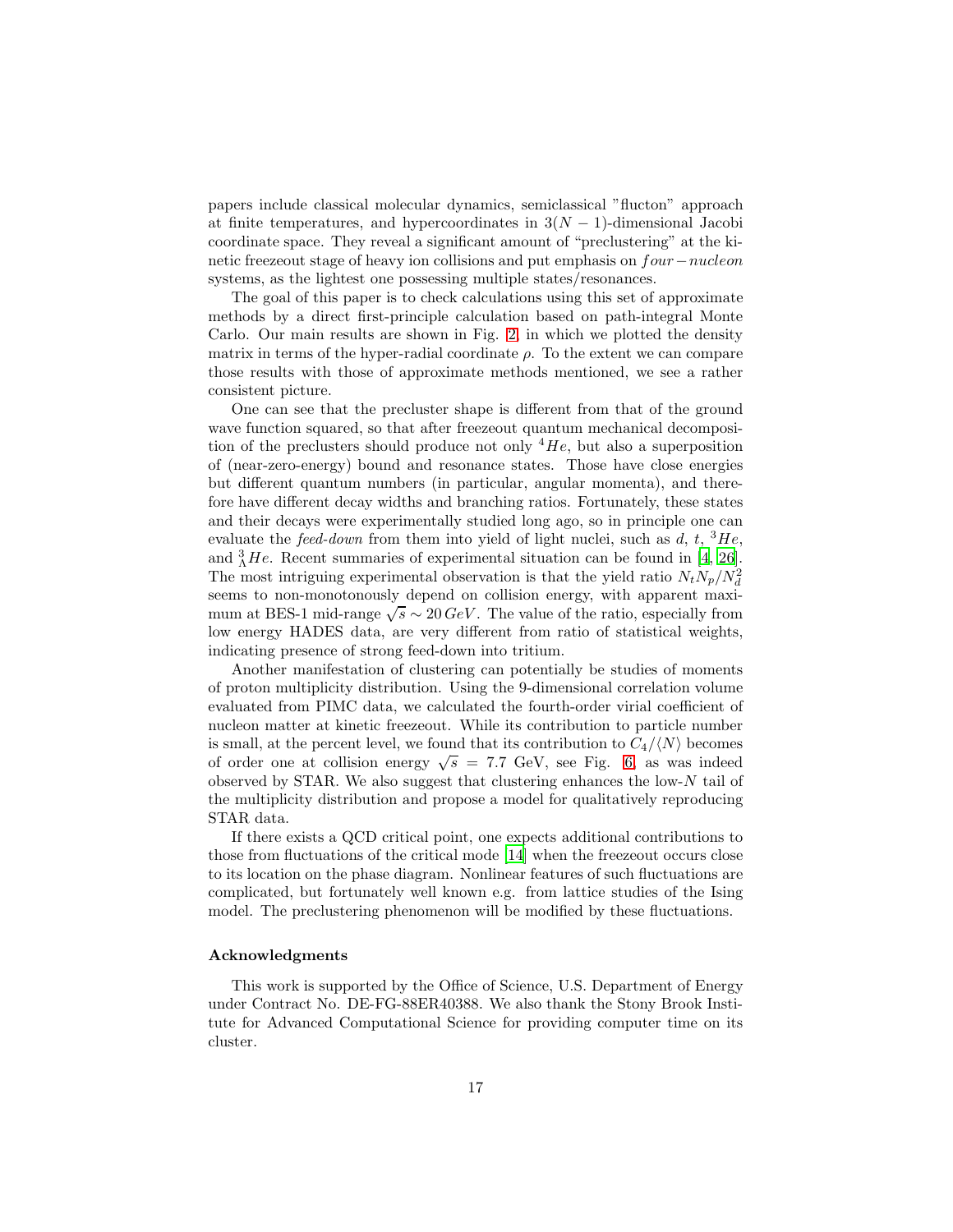<span id="page-17-0"></span>Table A.5: The collision energies of RHIC in low energy scan; Fitted chemical freezeout parameters,  $T_{ch}$ ,  $\mu_{ch}^B$ , and  $R_{ch}$ , from Grand Canonical Ensemble fit to particle yields [\[24](#page-23-6)], for the most central bins  $[0, 5\%]$ ; The temperatures of kinetic freezeout  $T_{kin}$  from blast wave fit to STAR spectra [\[24](#page-23-6)]; Parameters for 2.4 GeV collisions are taken from analogous analyses of HADES data [\[13\]](#page-22-12); Nucleon corrected chemical potential at freezeout by Eq. [\(A.1\)](#page-17-1) and corresponding thermal nucleon densities  $n_{kin}^B$ .

| $\sqrt{s}$ (GeV)              | 2.4         | 7.7   | 11.5  | 19.6  | 27.   | 39.    |
|-------------------------------|-------------|-------|-------|-------|-------|--------|
| $T_{ch}$ (MeV)                | 65.         | 143.8 | 150.6 | 157.5 | 159.8 | 159.9  |
| $\mu_{ch}^B$ (MeV)            | 784         | 398.2 | 292.5 | 195.6 | 151.9 | 104.7  |
| $R_{ch}$ (fm)                 | 9.6         | 5.89  | 6.16  | 6.04  | 6.05  | 6.27   |
| $T_{kin}$ (MeV)               | 71.         | 116.  | 118.  | 113.  | 117.  | 117.   |
| $\mu_{kin}^B$<br>(MeV)        |             | 503.  | 432.  | 406.  | 363.  | 329.   |
| $n_{kin}^B$<br>$\rm (fm^{-3}$ | $\,0.051\,$ | 0.035 | 0.021 | 0.013 | 0.011 | 0.0082 |

### Appendix A. Bulk properties of matter at the freezeouts

The RHIC beam energy scan, suggested to look for QCD critical point and whose first results were reported in Ref. [\[25](#page-23-7)], took data at the energies listed in Table [A.5.](#page-17-0)

As one can see from the table, in the scan energy region the temperature of chemical freezeout  $T_{ch}$  is growing (errors  $\pm 3 \, MeV$ ) to a constant, while the baryon chemical potential  $\mu_{ch}^B$  strongly decreases. The fireball volume within this RHIC energy scan range approximately doubles. The temperature of the kinetic freezeout  $T_{kin}$  defined from "blast wave" fit, is, on the other hand, constant within errors  $(\pm 11 \, MeV)$ . The mean flow velocity is also constant  $\langle \beta \rangle \approx 0.46 \pm 0.04.$ 

The change in thermal state of hadronic matter between chemical and kinetic freezeout we treat following Ref. [\[27](#page-23-8)]. For particles other than pions the expression for it is given by

<span id="page-17-1"></span>
$$
\mu(T) = \mu_{ch} \frac{T}{T_{ch}} + m(1 - \frac{T}{T_{ch}})
$$
\n(A.1)

The corresponding values for nucleons at freezeout are given in the table, together with the thermal baryon densities at kinetic freezeout. Those are the ones used in simulations described in the main text.

For completeness, let us mention that for pion the chemical potential at kinetic freezeout at  $T_{kin} \approx 117 \, MeV$  is  $\mu_{\pi} \approx 62 \, MeV$ , by a curve given in Ref. [\[28\]](#page-23-9). The modification of thermal pion spectrum at small  $p_t$  induced by pion chemical potential (of similar magnitude) has been demonstrated already in the original paper [\[27](#page-23-8)], using the pion spectra from SPS NA44 experiment. This effect was recently reconfirmed in LHC ALICE pion spectra, see Ref. [\[29](#page-23-10)].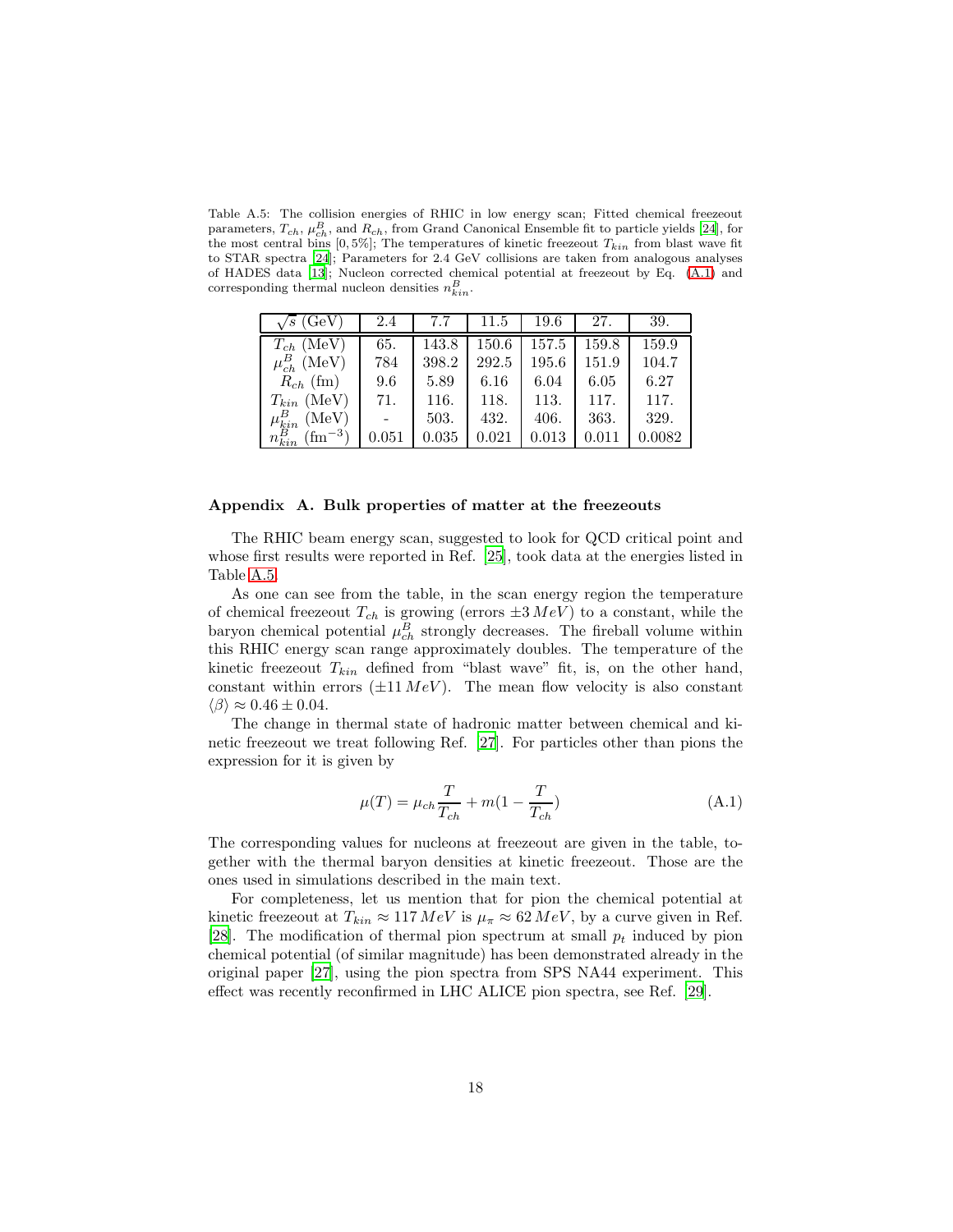# Appendix B. Feed down from excited nucleon states

The thermal conditions of the fireball produce, in principle, all species of hadrons with some non-zero density, most of which decay long before reaching detectors. This includes excited states and resonances. Of particular interest to this work are the excited nucleons states which decay into  $p$  and  $n$ . At chemical freezeout, inclusion of such states, as well as even weak decays, is necessary to get accurate fits of particle yield ratios [\[7\]](#page-22-6).

After chemical freezeout the numbers of individual species of hadrons are fixed as inelastic collision cease. Due to the system expanding however, the density decreases. Decays from excited states may increase the number of p and  $n$ , however. The time at which these resonances decay after a collision is still an open question and different models assuming different ordering of events (resonance decay then nuclei coalescence or vice-versa) give different prediction for the light-nuclei ratio  $N_t N_p / N_d^2$  [\[4](#page-22-3)]. In this work, it has been assumed that feed down from these states is not significant by the time kinetic freezeout occurs and the nucleon densities used are computed directly from  $T_{kin}$  and  $\mu_{kin}^B$ . One should expect that if such feed down substantially increases the nucleon density at kinetic freezeout, the role of clustering would be more significant.

At the lower temperatures of kinetic freezeout, one would expect a reduced contribution from these  $> 1$  GeV particles. We have calculated, using the textbook statistical formulas, the ratio of the densities of these states to the nucleon density at kinetic freezeout for a few of the collider energies.

Table B.6: Ratio of densities of nucleon excited states to the nucleon density at kinetic freezeout conditions for all  $N^*$  and  $\Delta$  states with mass  $\leq 1.7$  GeV assuming the states have not yet decayed. Number in parentheses represents mass of the state in MeV;  $J<sup>P</sup>$  is total angular momentum and parity. List of nucleon states taken from Ref. [\[30](#page-23-11)].

| $N^*$<br>state | $J^F$                                                                                                                                 | $2.4 \text{ GeV}$  | $7.7\,\mathrm{GeV}$ | $39\,\mathrm{GeV}$ |
|----------------|---------------------------------------------------------------------------------------------------------------------------------------|--------------------|---------------------|--------------------|
| N(1440)        | $\frac{1}{2}$ +<br>$\frac{3}{2}$ -                                                                                                    | $8 \times 10^{-4}$ | 0.023               | 0.024              |
| N(1520)        |                                                                                                                                       | $5 \times 10^{-4}$ | 0.025               | 0.026              |
| N(1535)        | $\frac{1}{2}$                                                                                                                         | $2 \times 10^{-4}$ | 0.011               | 0.012              |
| N(1650)        |                                                                                                                                       | $4 \times 10^{-5}$ | 0.005               | 0.005              |
| N(1675)        |                                                                                                                                       | $8 \times 10^{-5}$ | 0.011               | 0.012              |
| N(1680)        |                                                                                                                                       | $7 \times 10^{-5}$ | 0.011               | 0.012              |
| N(1700)        | $\frac{1}{2} \frac{5}{2} \frac{5}{2} \frac{5}{2} \frac{3}{2} \frac{3}{2} \frac{3}{2} \frac{3}{2} \frac{1}{2} \frac{3}{2} \frac{3}{2}$ | $4 \times 10^{-5}$ | 0.006               | 0.007              |
| $\Delta(1232)$ |                                                                                                                                       | 0.033              | 0.23                | 0.23               |
| $\Delta(1600)$ |                                                                                                                                       | $2 \times 10^{-4}$ | 0.014               | 0.014              |
| $\Delta(1620)$ |                                                                                                                                       | $6 \times 10^{-5}$ | 0.006               | 0.006              |
| $\Delta(1700)$ |                                                                                                                                       | $4 \times 10^{-5}$ | 0.006               | 0.007              |
| Total          |                                                                                                                                       | 0.035              | 0.348               | 0.355              |

There is a clear  $\sqrt{s}$ -dependence, with the excited states having a much-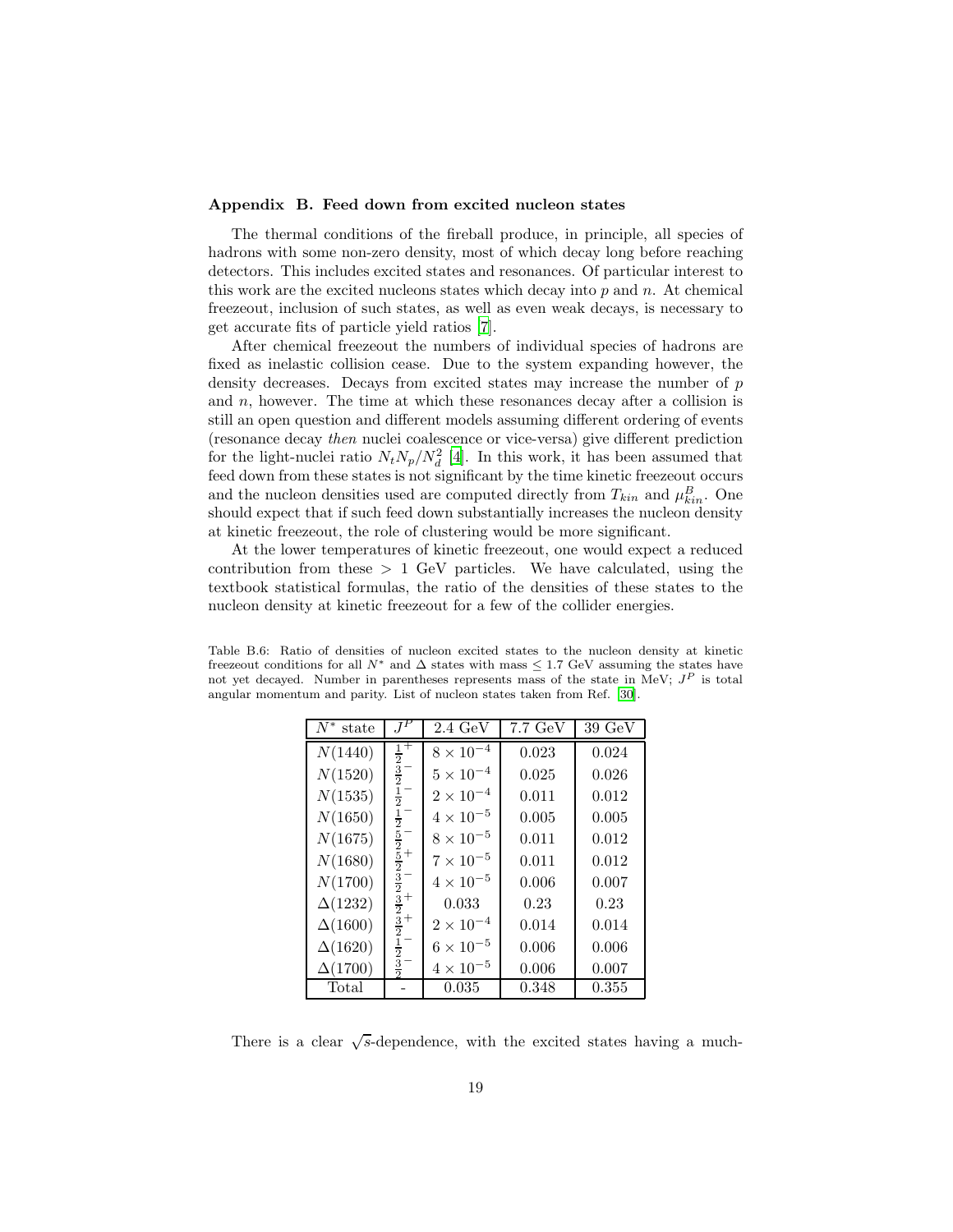reduced relative density at 2.4 GeV due to the reduced temperature. In all cases, the lightest resonance considered,  $\Delta(1232)$  has a higher density than all other excited states considered here combined. Throughout the range  $\sqrt{s} \sim$ 7.7 − 39 GeV, the total density of the excited states should be about 30% of the nucleon density. For comparison (see Table [4\)](#page-13-0), the statistically-correlated clusters studied in out simulation make up about 1% of the total configurations sampled over the same energy range. This indicates that the total amount of feed down from the 4N system should be comparatively small. At  $\sqrt{s} = 2.4$ GeV however, our results indicate that the density of clusters should be much higher than that of the excited nucleon states, confirming the importance of feed down from the clusters at low beam energies.

## Appendix C. The ground states of two and four nucleons

The first task is to tune PIMC parameters and to test whether the ground state binding and the wave functions are correctly reproduced. The code was tested by producing the ground state probability distribution of the Walecka deuteron - two nucleons interacting via the Serot-Walecka potential. Being a two-body system with only a radial interaction, the Schrödinger equation can be solved without approximation.



Figure C.9: Normalized probability distribution for the Walecka deuteron. The curve is the numerical solution of the Schrödinger equation.

Calculations for all ground state distributions of the 4N system were done at  $T = 0.5$  MeV, a temperature that is sufficiently small compared to the energy of the first excited state of  ${}^{4}He$  (see Table I). This leads to a Matsubara time of 394 fm, discretized into  $N_t = 3000$  time steps.

The system of four interacting nucleons exists in a 9-dimensional space. In order to study the dynamics of the system, it is useful to use the hyperdistance, defined as the quadrature sum over the distances between all (six) pairs of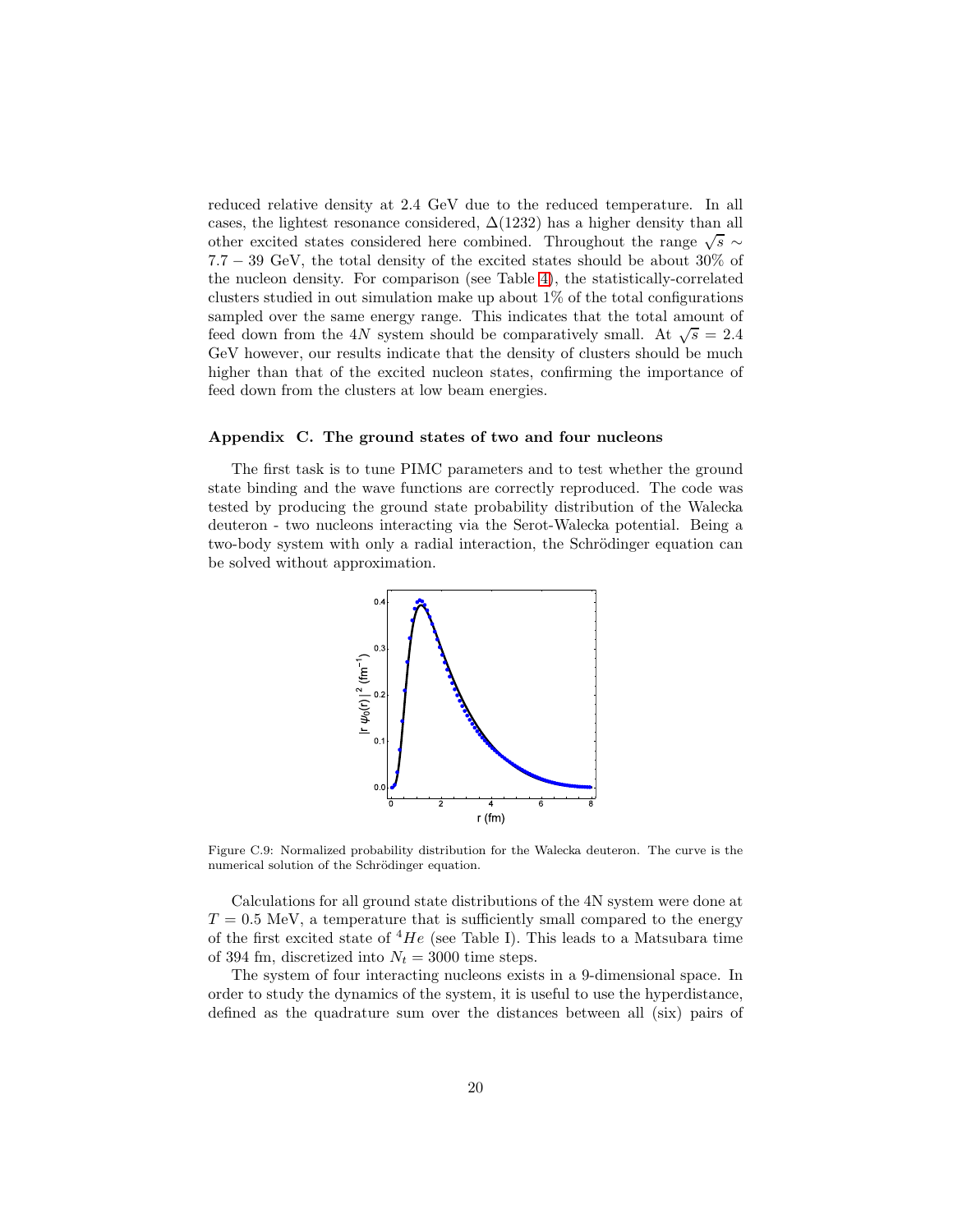nucleons i and j

<span id="page-20-0"></span>
$$
\rho^2 = \frac{1}{4} \sum_{i < j} (\vec{x}_i - \vec{x}_j)^2,\tag{C.1}
$$

and to make a substitution to the standard wave function

$$
\chi(\rho) = \rho^4 \psi(\rho). \tag{C.2}
$$

The two wave functions are normalized as follows:

$$
\int |\psi(\rho)|^2 \rho^8 d\rho = \int |\chi(\rho)|^2 d\rho = 1
$$
 (C.3)

Fig. [C.10](#page-20-1) shows the probability distribution in hyperdistance of the ground state wave function. The inter-nucleon potential used reproduces the binding energy of <sup>4</sup>He with  $\langle E \rangle \simeq$  -28 MeV. This model also gives  $\langle \rho \rangle = 2.24$  fm; Assuming a tetrahedral configuration, one calculates a mean inter-nucleon distance  $\langle r_{NN} \rangle =$ 1.83 fm.



<span id="page-20-1"></span>Figure C.10: Normalized probability distribution of the ground state  $|\chi_0(\rho)|^2$  of <sup>4</sup>He over hyperdistance  $\rho$ .

#### Appendix D. Convergence and isotropy of the periodic box setup

Perfect periodic boundary conditions can be imposed in numerical simulation only by an infinite number of boxes with image particles identical to the main simulation box. This, of course, would require infinite computational power and thus one must include only a small number of boxes. The question becomes then: what is the smallest number of boxes one should include to accurately include the effects of the periodic boundaries? The most important measure of this is the convergence of the desired observables - how the output valuables vary with the number of boxes. Here, we consider three configurations: a single periodic box with no images, a box with six images - one attached to each face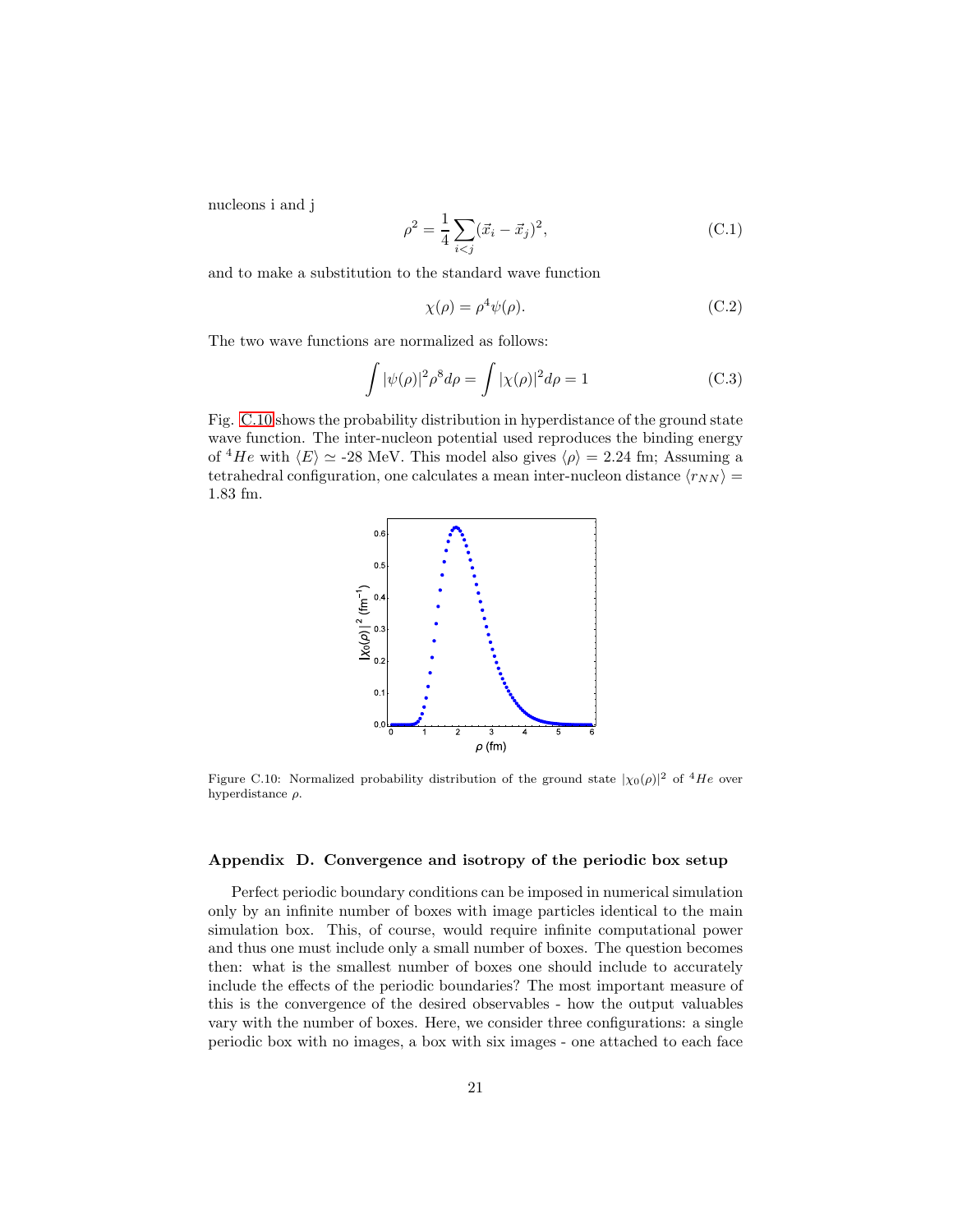

Figure D.11: Normalized probability distributions  $P_d(r)$  of the deuteron system with 1 box (blue  $\bullet$ ), 7 boxes (red  $\blacksquare$ ), and 27 boxes (green  $\blacktriangle$ )

of the box (7 total boxes), and a box enclosed by boxes touching every face, edge, and corner (27 total boxes). The most obvious consideration of the effects of the periodic boxes is the correction to the distributions of the system by the interactions of nucleons with images in other boxes, as the potential energy due to inter-box interactions affects the Metropolis updates. Additionally we look for anisotropy introduced by the finite number of images, which breaks spherical symmetry of the system.

To test these properties of the setups, we consider the simplest system, the Walecka deuteron, in a box such that the nucleon density  $n_N = 0.054$  fm<sup>-3</sup>, the largest density considered in the main work. To test for anisotropy, the distribution of the nucleons' position  $P(\theta, \phi)$ , where  $\theta$  and  $\phi$  are the standard angles in spherical coordinates relative to the z-axis at the center of the box is measured and decomposed into real spherical harmonics

$$
P(\theta,\phi) = \sum_{\ell=0}^{\infty} \sum_{m=-\ell}^{\ell} C_{\ell m} Y_{\ell m}(\theta,\phi).
$$
 (D.1)

In the case of a perfectly isotropic distribution  $C_{\ell,m} = 0$  for all  $\ell \neq 0$ .

We find, for our 1-box and 7-box setup, all coefficients of the expansion  $C_{\ell,m} = 0$ , except for  $C_{2,0}$ . The fact that the coefficient is nearly the same for both setups suggests that this is an artifact of the boundaries of the box itself rather than the images. The fact that nucleons are only moved to the opposite side of the box when their center of mass crosses the boundary may cause such effects. This may be due to the fact that the  $Y_{2,0}$  has no probability along the 'diagonal' directions and the cubic geometry differentiates the directions along the diagonals and axes. Using a system with more images in the diagonal directions, such as the 27-box setup, may alleviate this anisotropy, but it would increase computation time and result in reduced statistics, so we do not do so. However, the main point of the comparison is to check that the 7-box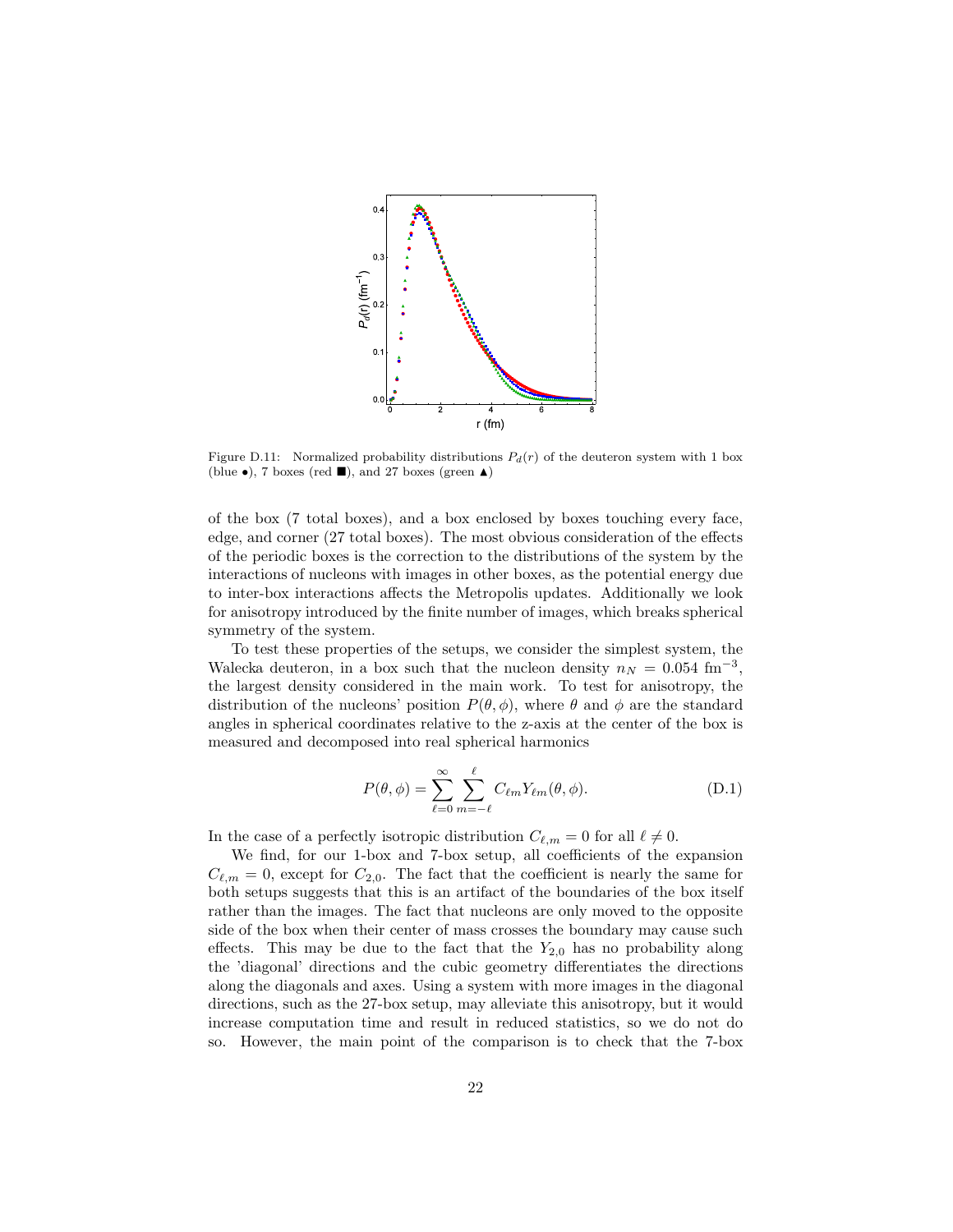setup used throughout this work does not introduce any additional anisotropy to the system. This seems to be the case as the coefficients are all equal within uncertainty in both setups.

# References

- <span id="page-22-0"></span>[1] J. Thäder [STAR], Nucl. Phys. A  $956$ , 320-323 (2016) [\[arXiv:1601.00951](http://arxiv.org/abs/1601.00951)] [nucl-ex]].
- <span id="page-22-1"></span>[2] P. Liu [STAR Collaboration], Nucl. Phys. A 982, 811 (2019).
- <span id="page-22-2"></span>[3] K. Sun, L. Chen, C. M. Ko, J. Pu and Z. Xu, Phys. Lett. B 781, 499-504 (2018) [\[arXiv:1801.09382](http://arxiv.org/abs/1801.09382) [nucl-th]].
- <span id="page-22-3"></span>[4] D. Oliinychenko, [\[arXiv:2003.05476](http://arxiv.org/abs/2003.05476) [hep-ph]].
- <span id="page-22-4"></span>[5] E. Shuryak and J. M. Torres-Rincon, [\[arXiv:1910.08119](http://arxiv.org/abs/1910.08119) [nucl-th]].
- <span id="page-22-5"></span>[6] E. V. Shuryak and O. V. Zhirov, Nucl. Phys. B 242, 393 (1984).
- <span id="page-22-6"></span>[7] A. Andronic, P. Braun-Munzinger and J. Stachel, Nucl. Phys. A 772, 167 (2006) [\[nucl-th/0511071\]](http://arxiv.org/abs/nucl-th/0511071).
- <span id="page-22-7"></span>[8] D. Teaney, J. Lauret and E. V. Shuryak, Phys. Rev. Lett. 86, 4783 (2001) [\[nucl-th/0011058\]](http://arxiv.org/abs/nucl-th/0011058).
- <span id="page-22-8"></span>[9] E. Schnedermann, J. Sollfrank and U. W. Heinz, Phys. Rev. C 48, 2462 (1993) [\[nucl-th/9307020\]](http://arxiv.org/abs/nucl-th/9307020).
- <span id="page-22-9"></span>[10] D. DeMartini and E. Shuryak, [\[arXiv:2010.02785](http://arxiv.org/abs/2010.02785) [nucl-th]].
- <span id="page-22-10"></span>[11] M. F. Herman, E. J. Bruskin, and B. J. Berne, J. Chem. Phys. 76, 10 (1982).
- <span id="page-22-11"></span>[12] B. D. Serot and J. D. Walecka, Adv. Nucl. Phys. 16, 1 (1986).
- <span id="page-22-12"></span>[13] M. Lorenz (For the HADES collaboration), [Strangeness production at HADES,](https://indico.gsi.de/event/9423/contributions/40798/attachments/29216/36371/lorenz_exotica3_na.pdf) 3rd EMMI Workshop (2019),
- <span id="page-22-13"></span>[14] M. A. Stephanov, K. Rajagopal and E. V. Shuryak, Phys. Rev. Lett. 81, 4816-4819 (1998) [\[arXiv:hep-ph/9806219](http://arxiv.org/abs/hep-ph/9806219) [hep-ph]].
- <span id="page-22-14"></span>[15] V. Koch, A. Bzdak, D. Oliinychenko and J. Steinheimer, [\[arXiv:2001.11079](http://arxiv.org/abs/2001.11079) [nucl-th]].
- <span id="page-22-15"></span>[16] D. Zhang [STAR], [\[arXiv:2002.10677](http://arxiv.org/abs/2002.10677) [nucl-ex]].
- <span id="page-22-16"></span>[17] X. Luo and N. Xu, Nucl. Sci. Tech. 28, no.8, 112 (2017) [\[arXiv:1701.02105](http://arxiv.org/abs/1701.02105) [nucl-ex]].
- <span id="page-22-17"></span>[18] A. Bzdak, V. Koch, D. Oliinychenko and J. Steinheimer, Phys. Rev. C 98, no.5, 054901 (2018) [\[arXiv:1804.04463](http://arxiv.org/abs/1804.04463) [nucl-th]].